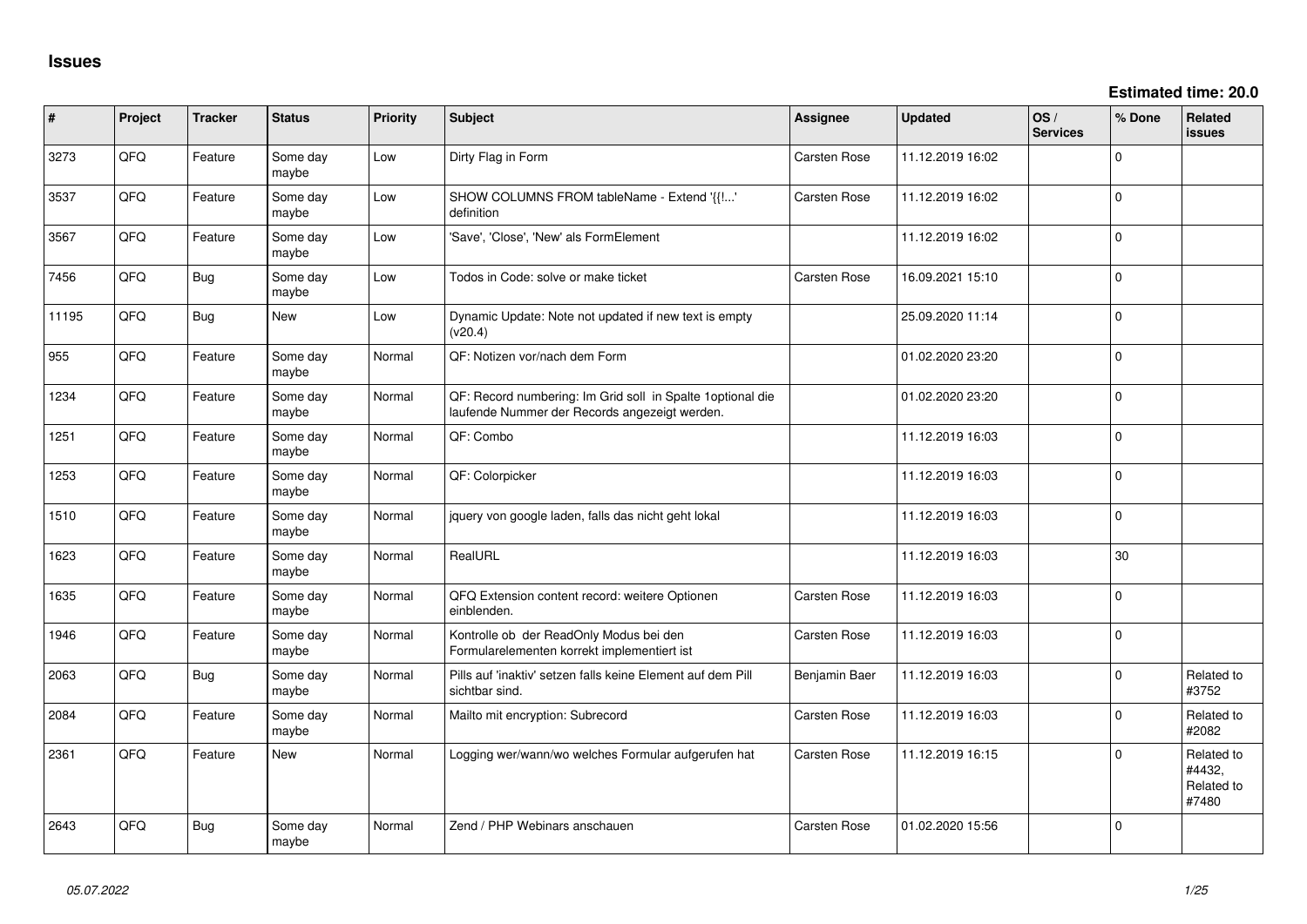| #    | Project | <b>Tracker</b> | <b>Status</b>     | <b>Priority</b> | Subject                                                                                                                       | <b>Assignee</b>     | <b>Updated</b>   | OS/<br><b>Services</b> | % Done         | Related<br>issues                           |
|------|---------|----------------|-------------------|-----------------|-------------------------------------------------------------------------------------------------------------------------------|---------------------|------------------|------------------------|----------------|---------------------------------------------|
| 2665 | QFQ     | <b>Bug</b>     | Priorize          | Normal          | Dynamic Update funktioniert nicht, wenn beim<br>entsprechenden FormElement eine size angegeben ist.                           | Benjamin Baer       | 03.01.2022 08:12 |                        | 30             |                                             |
| 2950 | QFQ     | Feature        | Some day<br>maybe | Normal          | Inhalt QFQ Records als File                                                                                                   |                     | 11.12.2019 16:03 |                        | 0              |                                             |
| 2995 | QFQ     | Feature        | Some day<br>maybe | Normal          | Dropdown JQuery Plugin: 'chosen' - Moeglichkeit um Select<br>Listen mehr Funktion zu geben. Kein Bootstrap noetig.            | <b>Carsten Rose</b> | 11.12.2019 16:03 |                        | $\Omega$       |                                             |
| 3130 | QFQ     | <b>Bug</b>     | Some day<br>maybe | Normal          | Debug Info's nicht korrekt nach 'New > Save'.                                                                                 | Carsten Rose        | 11.12.2019 16:03 |                        | 0              | Related to<br>#3253                         |
| 3216 | QFQ     | Feature        | Some day<br>maybe | Normal          | dynamic update für checkbox label2                                                                                            | Carsten Rose        | 11.12.2019 16:03 |                        | $\Omega$       | Related to<br>#2081                         |
| 3267 | QFQ     | Feature        | Some day<br>maybe | Normal          | 2 Forms auf einer Seite: real + Read only                                                                                     | Carsten Rose        | 11.12.2019 16:03 |                        | $\Omega$       |                                             |
| 3285 | QFQ     | Feature        | Some day<br>maybe | Normal          | Zeichenlimit pro Feld: textarea / editor                                                                                      | <b>Carsten Rose</b> | 11.12.2019 16:02 |                        | $\Omega$       |                                             |
| 3291 | QFQ     | Feature        | Some day<br>maybe | Normal          | AutoCron websiteToken                                                                                                         | Carsten Rose        | 11.12.2019 16:02 |                        | 0              | Related to<br>#4250                         |
| 3331 | QFQ     | Feature        | Some day<br>maybe | Normal          | Default Tooltip fuer _page? Links: mit Form und Record ID                                                                     | Carsten Rose        | 11.12.2019 16:02 |                        | 0              |                                             |
| 3332 | QFQ     | Feature        | Some day<br>maybe | Normal          | Uploads: Thumbnails, Details zum hochgeladenen File                                                                           | Carsten Rose        | 11.12.2019 16:02 |                        | $\Omega$       | Related to<br>#3264,<br>Related to<br>#5333 |
| 3349 | QFQ     | <b>Bug</b>     | Some day<br>maybe | Normal          | config.qfq.ini: a) vertraegt keine '=' im Value (z.B. Passwort),<br>b) Values sollten in ticks einschliessbar sein (spaces, ) | <b>Carsten Rose</b> | 11.12.2019 16:02 |                        | $\overline{0}$ |                                             |
| 3350 | QFQ     | Feature        | Some day<br>maybe | Normal          | FormEditor: Hilfetext hinter 'checktype'                                                                                      | Carsten Rose        | 11.12.2019 16:02 |                        | $\Omega$       |                                             |
| 3385 | QFQ     | Feature        | Some day<br>maybe | Normal          | templateGroup: insert/update/delete non primary records                                                                       | Carsten Rose        | 11.12.2019 16:02 |                        | $\Omega$       |                                             |
| 3402 | QFQ     | Feature        | Some day<br>maybe | Normal          | Syntax Highlighting via CodeMirror                                                                                            | Carsten Rose        | 11.12.2019 16:02 |                        | 100            | Related to<br>#3207                         |
| 3415 | QFQ     | Feature        | Some day<br>maybe | Normal          | FE Login Box Templatefile                                                                                                     | Benjamin Baer       | 11.12.2019 16:02 |                        | $\Omega$       |                                             |
| 3432 | QFQ     | Feature        | New               | Normal          | subrecord: dynamicUpdate                                                                                                      | Carsten Rose        | 11.06.2020 21:10 |                        | $\Omega$       | Related to<br>#5691                         |
| 3457 | QFQ     | Feature        | Some day<br>maybe | Normal          | LDAP: concat multi values to one single entry                                                                                 | Carsten Rose        | 11.12.2019 16:02 |                        | 0              |                                             |
| 3458 | QFQ     | Feature        | Some day<br>maybe | Normal          | Display 'Edit Form Element'-Checkbox on form: should<br>depend on FE Group                                                    | Carsten Rose        | 11.12.2019 16:02 |                        | $\Omega$       | Related to<br>#3447                         |
| 3495 | QFQ     | Feature        | Some day<br>maybe | Normal          | Predifined Parameter werden nicht in '+' (add new record)<br>SIP gerendert.                                                   |                     | 11.12.2019 16:02 |                        | 0              |                                             |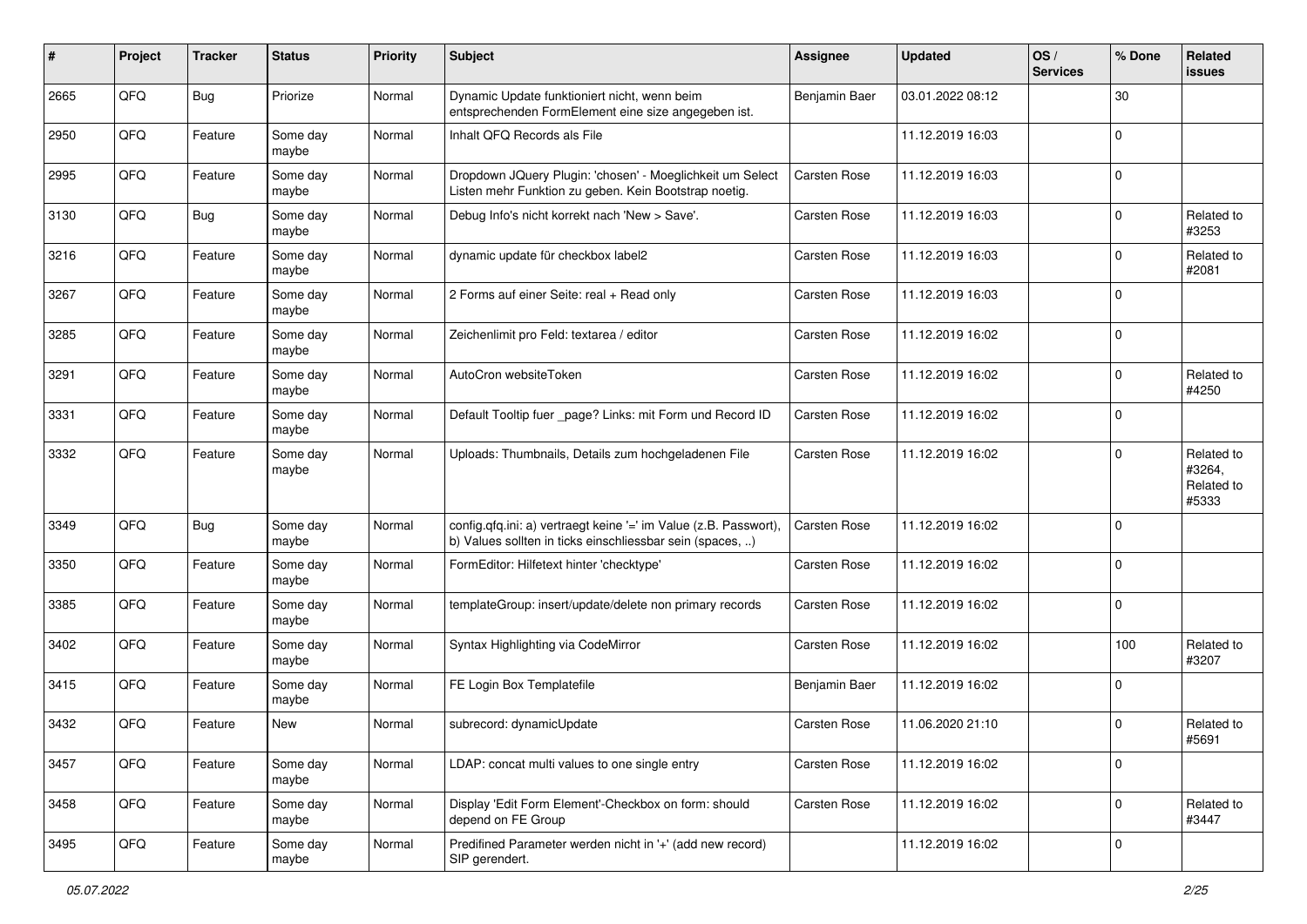| $\vert$ # | Project | <b>Tracker</b> | <b>Status</b>     | <b>Priority</b> | <b>Subject</b>                                                                                                                               | Assignee            | <b>Updated</b>   | OS/<br><b>Services</b> | % Done         | <b>Related</b><br><b>issues</b>             |
|-----------|---------|----------------|-------------------|-----------------|----------------------------------------------------------------------------------------------------------------------------------------------|---------------------|------------------|------------------------|----------------|---------------------------------------------|
| 3504      | QFQ     | Feature        | <b>New</b>        | Normal          | Logging: welche Action FEs werden wann wie ausgefuehrt                                                                                       | Carsten Rose        | 01.02.2020 23:21 |                        | $\Omega$       | Related to<br>#5458,<br>Related to<br>#4092 |
| 3547      | QFQ     | <b>Bug</b>     | <b>New</b>        | Normal          | FE of type 'note' causes writing of empty fields.                                                                                            | <b>Carsten Rose</b> | 01.02.2020 23:21 |                        | $\Omega$       |                                             |
| 3588      | QFQ     | Bug            | Some day<br>maybe | Normal          | templateGroup: versteckte Elemente werden weiterhin<br>gespeichert.                                                                          | Carsten Rose        | 11.12.2019 16:02 |                        | $\Omega$       |                                             |
| 3613      | QFQ     | Bug            | Some day<br>maybe | Normal          | note /note unchecked -> note div (col-md) wird weiterhin<br>gerendert                                                                        | Elias Villiger      | 01.02.2020 23:19 |                        | 100            |                                             |
| 3617      | QFQ     | Feature        | Some day<br>maybe | Normal          | Load javascripts at bottom                                                                                                                   |                     | 11.12.2019 16:02 |                        | $\Omega$       |                                             |
| 3646      | QFQ     | Feature        | Some day<br>maybe | Normal          | Moeglichkeit HTML Tags in Reports auszugeben (zu<br>enkodieren: htmlspecialchars)                                                            |                     | 11.12.2019 16:02 |                        | $\Omega$       | Related to<br>#14320                        |
| 3666      | QFQ     | Feature        | Some day<br>maybe | Normal          | a) Performance Messung: mysql_real_escape_string() im<br>Vergleich zu str_replace(), b) doppeltes Aufrufen von<br>mysql_real_escape_string() | Carsten Rose        | 11.12.2019 16:02 |                        | $\Omega$       |                                             |
| 3677      | QFQ     | Feature        | Some day<br>maybe | Normal          | wkhtmltopdf: FE User access prohibited, if client IP changes<br>\$TYPO3_CONF_VARS[FE][lockIP]                                                | <b>Carsten Rose</b> | 11.12.2019 16:02 |                        | $\overline{0}$ |                                             |
| 3682      | QFQ     | <b>Bug</b>     | Some day<br>maybe | Normal          | Dynamic update: Radio buttons                                                                                                                | Carsten Rose        | 11.12.2019 16:02 |                        | $\Omega$       |                                             |
| 3692      | QFQ     | Feature        | Some day<br>maybe | Normal          | QFQ Webseite                                                                                                                                 | Benjamin Baer       | 11.12.2019 16:02 |                        | $\Omega$       | Related to<br>#5033                         |
| 3708      | QFQ     | Feature        | Some day<br>maybe | Normal          | Form: input - 'specialchars', 'none'  gewisse tags erlauben,<br>andere verbieten                                                             | <b>Carsten Rose</b> | 11.12.2019 16:02 |                        | $\Omega$       | Related to<br>#14320                        |
| 3750      | QFQ     | <b>Bug</b>     | Some day<br>maybe | Normal          | FE in a row: if one violates check, all are red                                                                                              | Carsten Rose        | 11.12.2019 16:03 |                        | $\Omega$       |                                             |
| 3782      | QFQ     | <b>Bug</b>     | Priorize          | Normal          | Bei fehlerhafter Eingabe (z.B. Datum) sollte das erwartete<br>Format angezeigt werden                                                        | Carsten Rose        | 01.02.2020 10:13 |                        | $\Omega$       |                                             |
| 3811      | QFQ     | <b>Bug</b>     | Some day<br>maybe | Normal          | Dynamic Update: extraButtonInfo - Text aktualisieren                                                                                         | Carsten Rose        | 11.12.2019 16:03 |                        | $\Omega$       | Related to<br>#11517                        |
| 3864      | QFQ     | Feature        | <b>New</b>        | Normal          | Encrypt / decrypt field                                                                                                                      | Enis Nuredini       | 30.06.2022 16:29 |                        | $\Omega$       |                                             |
| 3867      | QFQ     | Feature        | Priorize          | Normal          | Readonly Formular: Template Groups add/delete<br>ausbeldnen                                                                                  | Carsten Rose        | 05.05.2021 22:12 |                        | $\Omega$       |                                             |
| 3877      | QFQ     | Feature        | Some day<br>maybe | Normal          | FormEditor: die Felder die aktuell nicht gebraucht werden<br>nur auf readonly/disabled setzen (nicht ausblenden > das<br>irritiert.          | Carsten Rose        | 11.12.2019 16:03 |                        | $\Omega$       |                                             |
| 3878      | QFQ     | Feature        | Some day<br>maybe | Normal          | Form 'FormElement': Spalte 'name' typeAhead mit<br>Spaltennamen der Primarytable.                                                            |                     | 11.12.2019 16:03 |                        | $\Omega$       |                                             |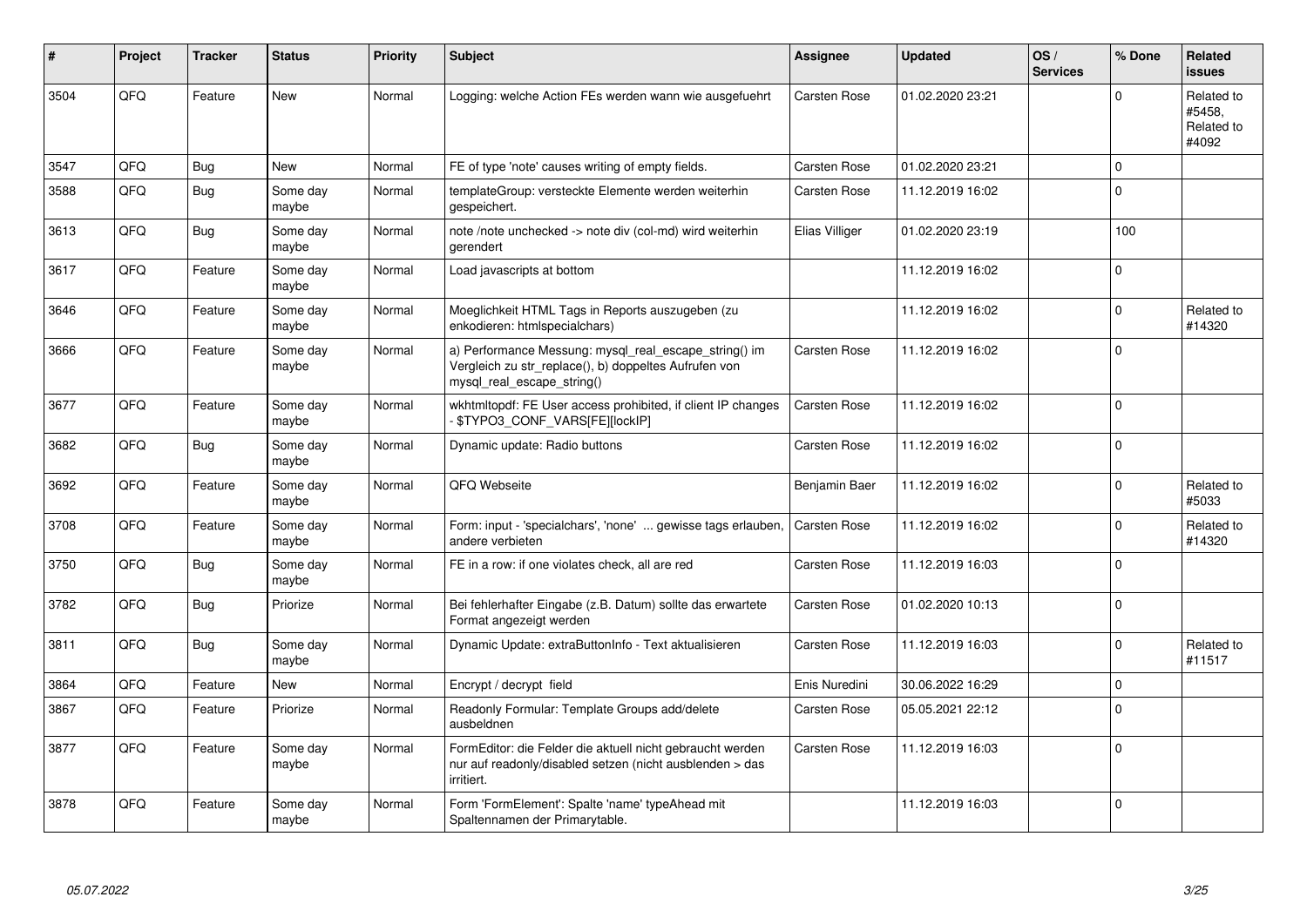| #    | Project | <b>Tracker</b> | <b>Status</b>     | <b>Priority</b> | <b>Subject</b>                                                                                                                                           | Assignee            | <b>Updated</b>   | OS/<br><b>Services</b> | % Done      | Related<br>issues                           |
|------|---------|----------------|-------------------|-----------------|----------------------------------------------------------------------------------------------------------------------------------------------------------|---------------------|------------------|------------------------|-------------|---------------------------------------------|
| 3879 | QFQ     | Feature        | Some day<br>maybe | Normal          | Form 'FormElement': Beim Feld 'name' rechts in der Notiz<br>einen Link einblenden - a) aktuelle Definition anzeigen, b)<br>Spalte in der Tabelle anlegen |                     | 11.12.2019 16:03 |                        | $\Omega$    |                                             |
| 3880 | QFQ     | Feature        | Some day<br>maybe | Normal          | Form 'Form': anlegen einer Tabelle                                                                                                                       |                     | 14.01.2021 10:12 |                        | $\Omega$    |                                             |
| 3882 | QFQ     | Bug            | Some day<br>maybe | Normal          | templateGroup: disable 'add' if limit is reached - funktioniert<br>nicht wenn bereits records existierten                                                | <b>Carsten Rose</b> | 11.12.2019 16:03 |                        | 0           |                                             |
| 3895 | QFQ     | <b>Bug</b>     | Some day<br>maybe | Normal          | typeahead pedantic: on lehrkredit Idap webpass - if only one<br>person is in dropdown, such person can't be selected                                     | <b>Carsten Rose</b> | 11.12.2019 16:03 |                        | $\Omega$    |                                             |
| 3900 | QFQ     | Feature        | Some day<br>maybe | Normal          | Extend documentation of 'Copy / Paste'                                                                                                                   | <b>Carsten Rose</b> | 11.12.2019 16:03 |                        | 0           | Related to<br>#3899                         |
| 3905 | QFQ     | Feature        | Some day<br>maybe | Normal          | Documentation: Best Practice anhand eines Online<br>Bewerbungstools                                                                                      | Carsten Rose        | 11.12.2019 16:03 |                        | $\Omega$    |                                             |
| 3941 | QFQ     | Feature        | Some day<br>maybe | Normal          | sqlAfter: es sollten mehrere moeglich sein                                                                                                               | Carsten Rose        | 11.12.2019 16:03 |                        | $\Omega$    | Related to<br>#3942                         |
| 3942 | QFQ     | Feature        | Some day<br>maybe | Normal          | Action Elemente: neu generierte IDs via FE weitergeben                                                                                                   | Carsten Rose        | 11.12.2019 16:03 |                        | $\Omega$    | Related to<br>#3941                         |
| 3947 | QFQ     | Feature        | Some day<br>maybe | Normal          | Attack detectect: logout current user                                                                                                                    | <b>Carsten Rose</b> | 11.12.2019 16:03 |                        | $\Omega$    | Related to<br>#5458.<br>Related to<br>#6299 |
| 3991 | QFQ     | Feature        | Some day<br>maybe | Normal          | report: Columnname '_skipWrap' skips 'fbeg', 'fend'                                                                                                      | Carsten Rose        | 11.12.2019 16:03 |                        | $\Omega$    |                                             |
| 4008 | QFQ     | Bug            | Some day<br>maybe | Normal          | FormElemen.type=sendmail: wrong 'TO' if 'real<br>name <rea@mail.to>' is used</rea@mail.to>                                                               | Carsten Rose        | 11.12.2019 16:03 |                        | 0           |                                             |
| 4018 | QFQ     | Feature        | New               | Normal          | typeahead: long query parameter / answer triggers 'Attack<br>detected' and purges current SIP storage.                                                   | Carsten Rose        | 29.06.2022 22:46 |                        | $\Omega$    | Related to<br>#9077                         |
| 4023 | QFQ     | Feature        | New               | Normal          | prepared statements - FE action: salveld, sqlInsert,<br>sqlUpdate, sqlDelete, sqlBefore, sqlAfter                                                        | Carsten Rose        | 11.12.2019 16:15 |                        | $\Omega$    |                                             |
| 4026 | QFQ     | Feature        | Some day<br>maybe | Normal          | sqlLog.sql: log number of FE.id                                                                                                                          | Carsten Rose        | 11.12.2019 16:03 |                        | $\Omega$    | Related to<br>#5458                         |
| 4027 | QFQ     | Feature        | Some day<br>maybe | Normal          | Missing: orange 'check' / 'bullet'                                                                                                                       |                     | 11.12.2019 16:03 |                        | $\Omega$    |                                             |
| 4050 | QFG     | Feature        | New               | Normal          | sql.log: 1) FormElement ID which causes a specific action,<br>2) Result in the same row.                                                                 | Carsten Rose        | 15.04.2020 11:35 |                        | $\mathbf 0$ | Related to<br>#5458                         |
| 4082 | QFQ     | Feature        | New               | Normal          | Dynamic Update: modeSql - useful default                                                                                                                 | Carsten Rose        | 01.02.2020 23:22 |                        | $\mathbf 0$ |                                             |
| 4092 | QFQ     | <b>Bug</b>     | Some day<br>maybe | Normal          | 1) Logging verbessern wann welches FE warum ausgefuehrt<br>wird, 2) Documentation: Best Practice Template Group                                          | Carsten Rose        | 01.02.2020 23:19 |                        | $\mathbf 0$ | Related to<br>#3504                         |
| 4122 | QFO     | <b>Bug</b>     | Some day<br>maybe | Normal          | file: Render Mode hat keinen Effekt                                                                                                                      |                     | 11.12.2019 16:03 |                        | 0           |                                             |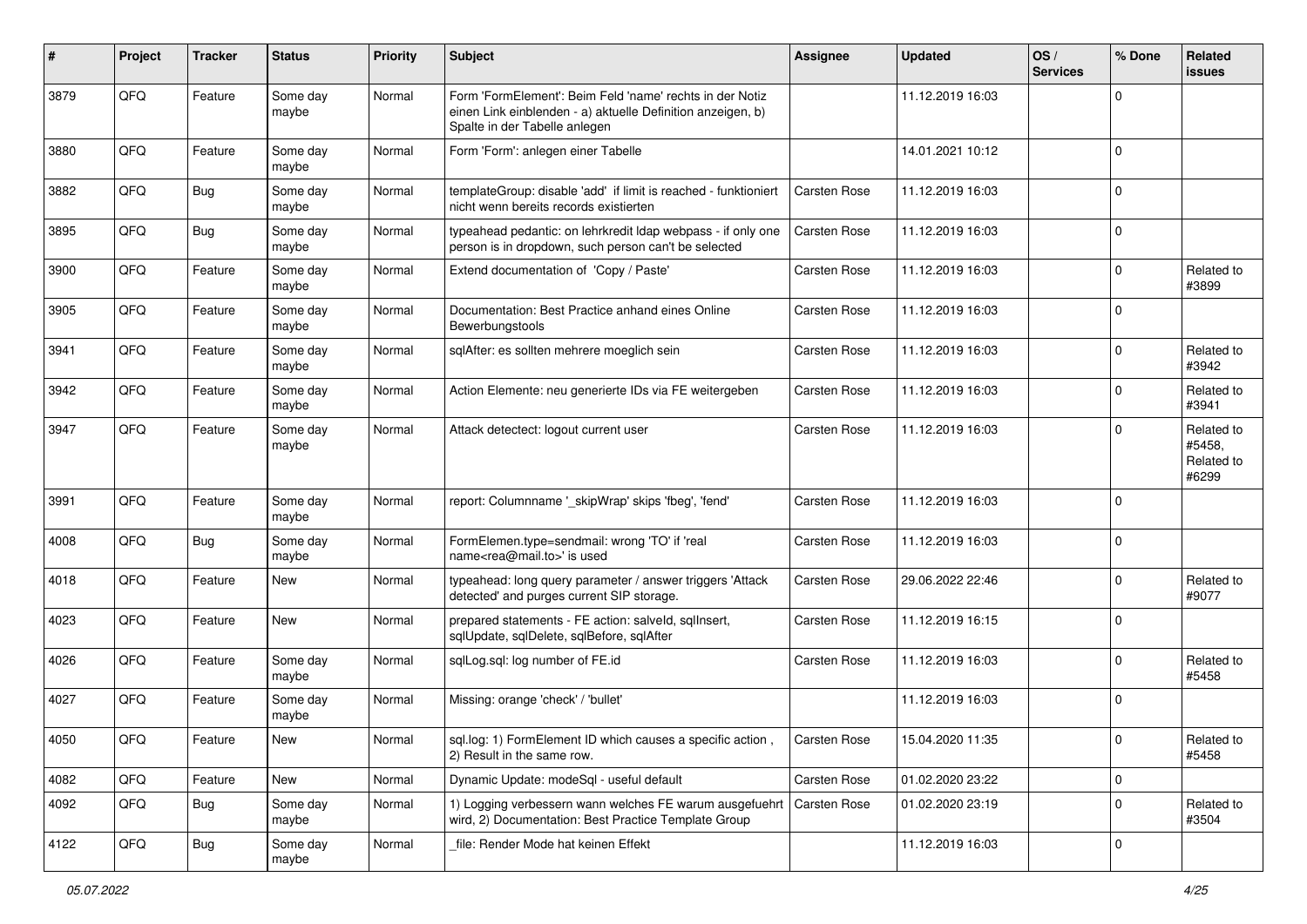| #    | <b>Project</b> | <b>Tracker</b> | <b>Status</b>     | <b>Priority</b> | <b>Subject</b>                                                                                                                                           | Assignee      | <b>Updated</b>   | OS/<br><b>Services</b> | % Done         | Related<br>issues                           |
|------|----------------|----------------|-------------------|-----------------|----------------------------------------------------------------------------------------------------------------------------------------------------------|---------------|------------------|------------------------|----------------|---------------------------------------------|
| 4138 | QFQ            | <b>Bug</b>     | Some day<br>maybe | Normal          | style fehlt                                                                                                                                              |               | 11.12.2019 16:03 |                        | $\Omega$       |                                             |
| 4194 | QFQ            | Feature        | In Progress       | Normal          | Bootstrap 4 ist jetzt offiziel                                                                                                                           |               | 03.05.2021 20:47 |                        | $\Omega$       | Related to<br>#10114                        |
| 4197 | QFQ            | Feature        | Some day<br>maybe | Normal          | Unit Test fuer JSON Stream von QuickFormQuery.php ><br>doForm()                                                                                          | Carsten Rose  | 11.12.2019 16:03 |                        | $\Omega$       |                                             |
| 4250 | QFQ            | Feature        | <b>New</b>        | Normal          | AutoCron in QFQ via PHP                                                                                                                                  | Carsten Rose  | 01.02.2020 23:21 |                        | $\Omega$       | Related to<br>#3292,<br>Related to<br>#3291 |
| 4259 | QFQ            | Feature        | Some day<br>maybe | Normal          | Instant trigger a cron job                                                                                                                               | Carsten Rose  | 11.12.2019 16:03 |                        | $\Omega$       |                                             |
| 4293 | QFQ            | Bug            | Some day<br>maybe | Normal          | Download broken if token 'd:' is missing - but no error<br>message                                                                                       | Carsten Rose  | 11.12.2019 16:03 |                        | $\Omega$       | Related to<br>#7514                         |
| 4328 | QFQ            | <b>Bug</b>     | Some day<br>maybe | Normal          | Error Message: Show FE name/number on problems in FE                                                                                                     | Carsten Rose  | 01.02.2020 23:20 |                        | $\overline{0}$ |                                             |
| 4330 | QFQ            | Feature        | Some day<br>maybe | Normal          | Error Message: report missing {{ / }} in sqlUpdate, sqlInsert,<br>sqlDelete, sqlAfter, sqlBefore in FE action elements.                                  | Carsten Rose  | 01.02.2020 23:20 |                        | $\Omega$       |                                             |
| 4343 | QFQ            | Feature        | Some day<br>maybe | Normal          | Link: Classifier to add 'attributes'                                                                                                                     | Carsten Rose  | 01.02.2020 23:20 |                        | $\Omega$       | Related to<br>#14077                        |
| 4349 | QFQ            | Feature        | Some day<br>maybe | Normal          | link download: downloaded external URL to<br>deliver/concatenate - check mimetipe and handle it correctly                                                | Carsten Rose  | 11.12.2019 16:02 |                        | $\overline{0}$ |                                             |
| 4365 | QFQ            | Feature        | Some day<br>maybe | Normal          | Multi Language: new way of config                                                                                                                        | Carsten Rose  | 01.02.2020 23:20 |                        | $\Omega$       |                                             |
| 4398 | QFQ            | <b>Bug</b>     | Some day<br>maybe | Normal          | Typeahead: mouse click in a prefilled input opens a single<br>item dropdown with the current value - click on it seems to<br>set the value, not the key. | Benjamin Baer | 01.02.2020 23:20 |                        | $\Omega$       | Related to<br>#4457                         |
| 4413 | QFQ            | Feature        | <b>New</b>        | Normal          | fieldset: show/hidden, modeSql, dynamicUpdate                                                                                                            | Carsten Rose  | 09.02.2022 15:19 |                        | 0              |                                             |
| 4420 | QFQ            | Feature        | Some day<br>maybe | Normal          | Client: Local Storage - store the changes of a form, local in<br>the browser.                                                                            | Benjamin Baer | 11.12.2019 16:02 |                        | $\Omega$       |                                             |
| 4433 | QFQ            | Feature        | Some day<br>maybe | Normal          | Log when SIP will be destroyed by QFQ for any (security)<br>reason                                                                                       |               | 01.02.2020 23:20 |                        | $\Omega$       | Related to<br>#4432,<br>Related to<br>#5458 |
| 4435 | QFQ            | Feature        | Some day<br>maybe | Normal          | Report: striptags - specify allowed tags                                                                                                                 |               | 01.02.2020 23:20 |                        | $\overline{0}$ |                                             |
| 4439 | QFQ            | Feature        | Some day<br>maybe | Normal          | Log: report all actions fired by an FE Element, incl. the<br>original directive (slaveld, sqllnsert, )                                                   |               | 01.02.2020 23:20 |                        | $\Omega$       | Related to<br>#4432,<br>Related to<br>#5458 |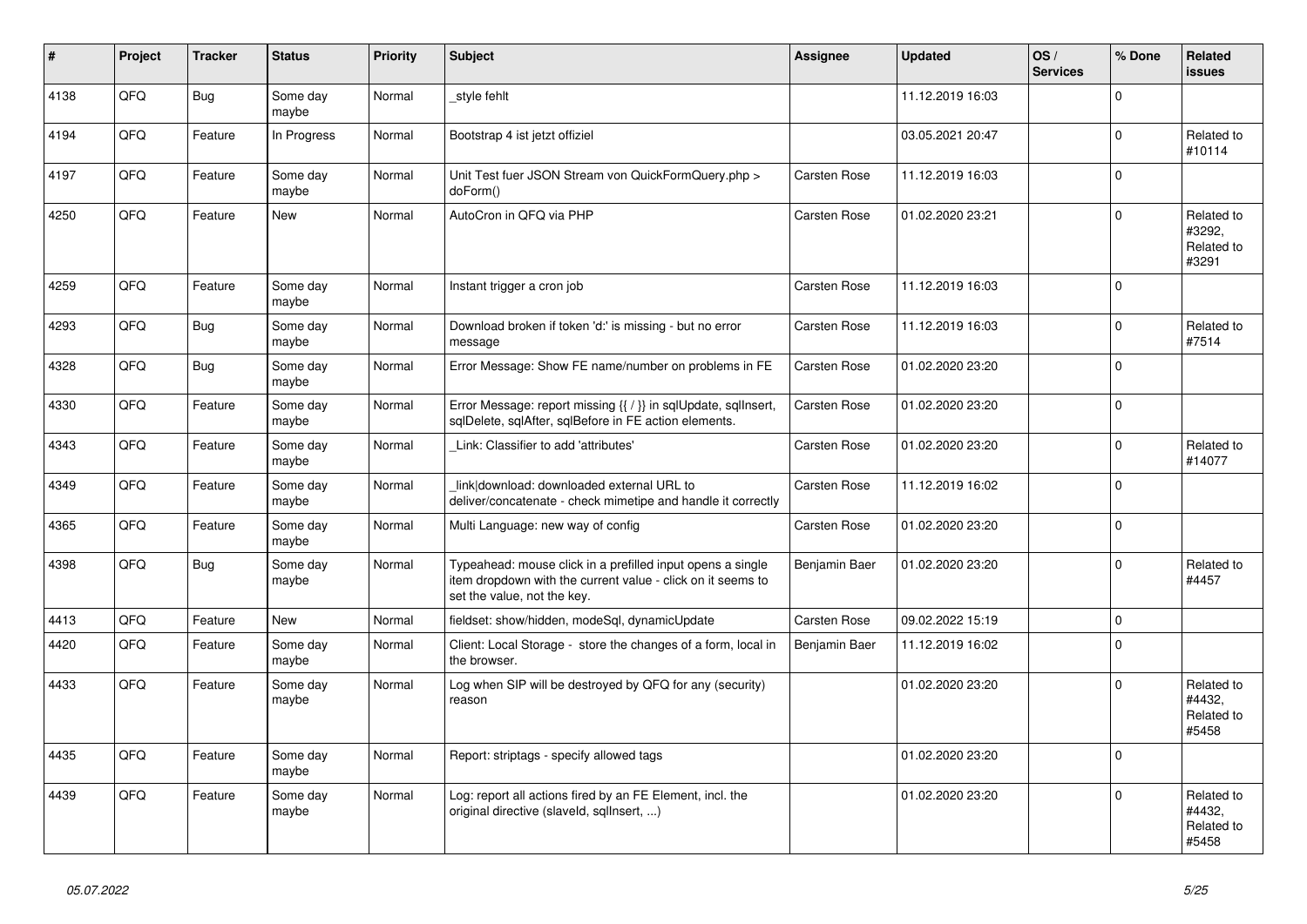| #    | Project | <b>Tracker</b> | <b>Status</b>     | <b>Priority</b> | <b>Subject</b>                                                                                                                                                | Assignee             | <b>Updated</b>   | OS/<br><b>Services</b> | % Done      | Related<br><b>issues</b>                    |
|------|---------|----------------|-------------------|-----------------|---------------------------------------------------------------------------------------------------------------------------------------------------------------|----------------------|------------------|------------------------|-------------|---------------------------------------------|
| 4440 | QFQ     | Feature        | Some day<br>maybe | Normal          | Manual.rst: explain how to. expand PHP Session to 4h                                                                                                          |                      | 11.12.2019 16:02 |                        | $\Omega$    |                                             |
| 4441 | QFQ     | <b>Bug</b>     | Some day<br>maybe | Normal          | \$ SERVER Vars sollten nur aus dem Store genommen<br>werden - Code entsprechend anpassen.                                                                     |                      | 11.12.2019 16:02 |                        | $\Omega$    |                                             |
| 4442 | QFQ     | Feature        | Some day<br>maybe | Normal          | Special Column Name: link - new symbol G (Glyph) to<br>choose any available symbol                                                                            |                      | 11.12.2019 16:02 |                        | $\Omega$    |                                             |
| 4443 | QFQ     | Feature        | Some day<br>maybe | Normal          | Form: multiple secondary tables                                                                                                                               |                      | 01.02.2020 23:20 |                        | $\Omega$    |                                             |
| 4444 | QFQ     | Feature        | Some day<br>maybe | Normal          | FE.type=upload: detect mime type                                                                                                                              |                      | 11.12.2019 16:02 |                        | $\Omega$    | Related to<br>#4303                         |
| 4445 | QFQ     | Feature        | Some day<br>maybe | Normal          | template group: Option to simulate fieldset                                                                                                                   |                      | 28.06.2021 14:11 |                        | $\Omega$    |                                             |
| 4446 | QFQ     | Feature        | Some day<br>maybe | Normal          | New FE get same feldContainerId as last modifed FE                                                                                                            |                      | 01.02.2020 23:20 |                        | $\Omega$    |                                             |
| 4454 | QFQ     | <b>Bug</b>     | Some day<br>maybe | Normal          | Required Elements: multiple elements in a row - whole row<br>marked if only one input is empty.                                                               | <b>Benjamin Baer</b> | 01.02.2020 23:20 |                        | $\Omega$    |                                             |
| 4457 | QFQ     | Bug            | Priorize          | Normal          | typeahead: pressing return to select an item, saves the form<br>and closes the form.                                                                          | Benjamin Baer        | 03.01.2022 08:01 |                        | $\mathbf 0$ | Related to<br>#4398                         |
| 4528 | QFQ     | <b>Bug</b>     | Some day<br>maybe | Normal          | extraButtonLock mit SQLAhead Bug                                                                                                                              | <b>Carsten Rose</b>  | 01.02.2020 23:19 |                        | $\Omega$    |                                             |
| 4536 | QFQ     | Feature        | Some day<br>maybe | Normal          | FE upload: problem with delete if mutliple uploads an<br>FE.name="                                                                                            |                      | 01.02.2020 23:20 |                        | $\Omega$    |                                             |
| 4546 | QFQ     | Bug            | Some day<br>maybe | Normal          | NH: SIP storage is destroyed                                                                                                                                  |                      | 01.02.2020 23:20 |                        | $\Omega$    |                                             |
| 4549 | QFQ     | <b>Bug</b>     | Some day<br>maybe | Normal          | TemplateGroups: FE.type SELECT loose selected value<br>after save                                                                                             | Carsten Rose         | 01.02.2020 23:20 |                        | $\Omega$    | Related to<br>#4548,<br>Related to<br>#4771 |
| 4551 | QFQ     | Feature        | Some day<br>maybe | Normal          | Set 'pills' via dynamicUpdate to show/hide/disabled                                                                                                           |                      | 01.02.2020 23:20 |                        | $\Omega$    | Related to<br>#3752                         |
| 4583 | QFQ     | <b>Bug</b>     | Some day<br>maybe | Normal          | Dynamic Update bei TypeAhead Feldern                                                                                                                          | Carsten Rose         | 01.02.2020 23:19 |                        | $\mathbf 0$ |                                             |
| 4606 | QFQ     | Feature        | Some day<br>maybe | Normal          | link: qualifier to render bootstrap button                                                                                                                    | <b>Carsten Rose</b>  | 01.02.2020 23:19 |                        | $\Omega$    |                                             |
| 4626 | QFQ     | Feature        | Some day<br>maybe | Normal          | Mobile View: 'classBody=qfq-form-right' makes no sense                                                                                                        |                      | 01.02.2020 23:20 |                        | $\Omega$    |                                             |
| 4627 | QFQ     | Feature        | Some day<br>maybe | Normal          | dbupdate: all tables - check 'create', 'modified' if it is possible<br>to change to default 'CURRENT_TIMESTAMP' and modified<br>'ON UPDATE CURRENT_TIMESTAMP' |                      | 01.02.2020 23:20 |                        | $\Omega$    |                                             |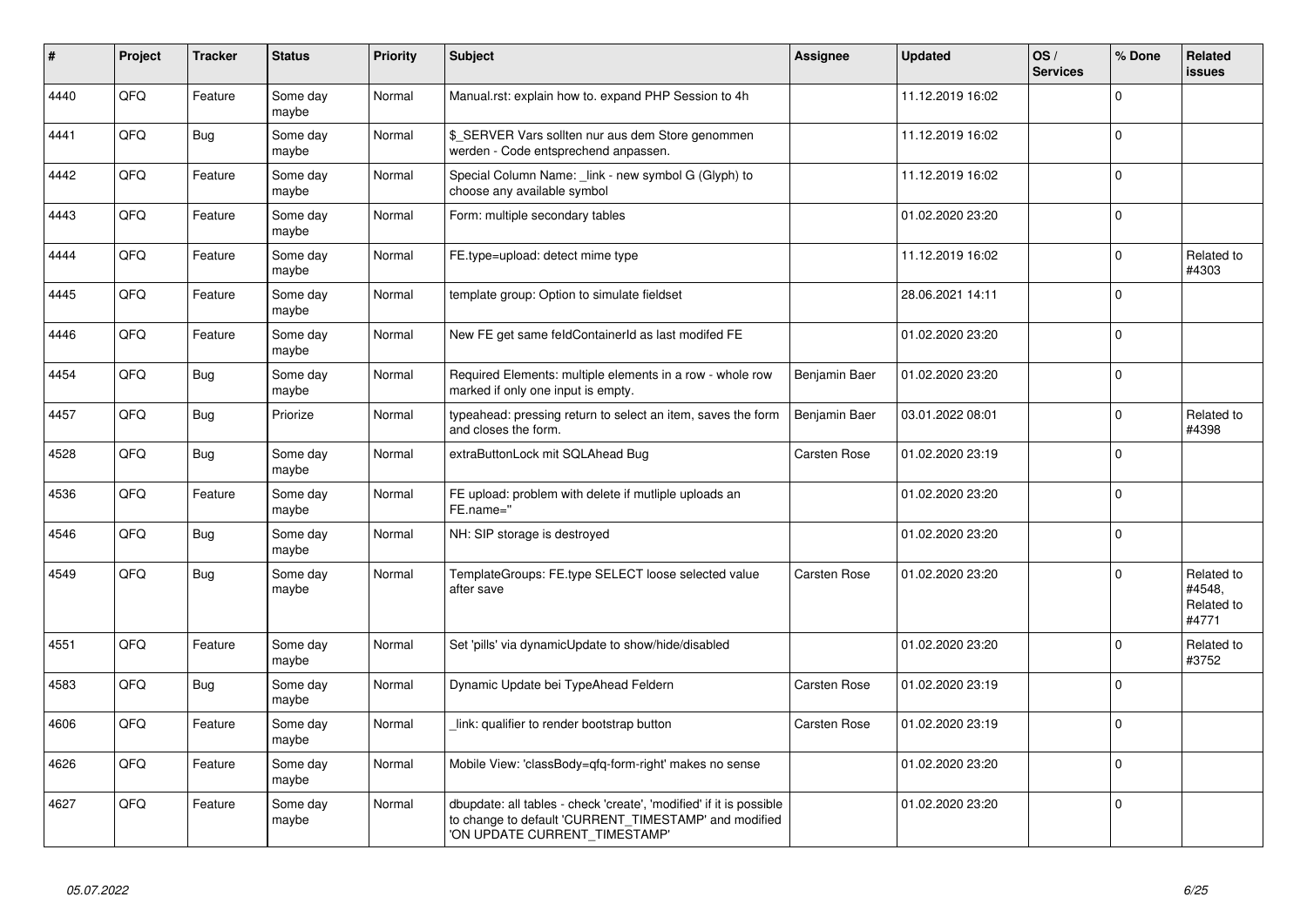| #    | Project | Tracker | <b>Status</b>     | <b>Priority</b> | <b>Subject</b>                                                                                                       | Assignee            | <b>Updated</b>   | OS/<br><b>Services</b> | % Done       | Related<br>issues                              |
|------|---------|---------|-------------------|-----------------|----------------------------------------------------------------------------------------------------------------------|---------------------|------------------|------------------------|--------------|------------------------------------------------|
| 4640 | QFQ     | Feature | Some day<br>maybe | Normal          | <b>Rename System Forms</b>                                                                                           |                     | 01.02.2020 23:20 |                        | $\mathbf 0$  |                                                |
| 4650 | QFQ     | Feature | Some day<br>maybe | Normal          | Convert html to doc/rtf                                                                                              | Carsten Rose        | 01.02.2020 23:20 |                        | $\mathbf{0}$ | Related to<br>#10704                           |
| 4651 | QFQ     | Bug     | Some day<br>maybe | Normal          | 'Loading document" Modal wird angezeigt bei uzhcd type=2<br>Ansicht                                                  | <b>Carsten Rose</b> | 01.02.2020 23:20 |                        | $\Omega$     |                                                |
| 4652 | QFQ     | Feature | Some day<br>maybe | Normal          | UZH CD: Weiterleitung auf benutzerdefinierte 403/404 Seite                                                           | Carsten Rose        | 01.02.2020 23:20 |                        | $\Omega$     |                                                |
| 4659 | QFQ     | Bug     | Some day<br>maybe | Normal          | infoButtonExtra                                                                                                      | Carsten Rose        | 01.02.2020 23:20 |                        | $\Omega$     |                                                |
| 4719 | QFQ     | Feature | Some day<br>maybe | Normal          | Custom Message in Client in case of 'Browser tab close,<br>modification will be lost'                                |                     | 01.02.2020 23:20 |                        | $\Omega$     |                                                |
| 4756 | QFQ     | Bug     | New               | Normal          | Form dirty even nothing changes                                                                                      | Carsten Rose        | 11.12.2019 16:16 |                        | $\mathbf{0}$ |                                                |
| 4757 | QFQ     | Feature | Some day<br>maybe | Normal          | Test subrecord: download links ok? Links ok?                                                                         | Carsten Rose        | 01.02.2020 23:20 |                        | $\Omega$     |                                                |
| 4771 | QFQ     | Bug     | Some day<br>maybe | Normal          | qfq: select-down-values empty after save (edit-form for<br>program administrators)                                   | Carsten Rose        | 01.02.2020 23:20 |                        | $\Omega$     | Related to<br>#4549, Has<br>duplicate<br>#4282 |
| 4816 | QFQ     | Feature | Some day<br>maybe | Normal          | Templates for QFQ Reports (Tables, Radios, )                                                                         |                     | 01.02.2020 23:20 |                        | $\mathbf 0$  |                                                |
| 4839 | QFQ     | Feature | Some day<br>maybe | Normal          | qfq-handle in <head> Abschnitt</head>                                                                                | <b>Carsten Rose</b> | 11.12.2019 16:02 |                        | $\mathbf{0}$ |                                                |
| 4869 | QFQ     | Feature | Some day<br>maybe | Normal          | Dynamic Update (show, hide, readonly?, required?) for<br>Template Group Elements                                     | Carsten Rose        | 01.02.2020 23:19 |                        | $\Omega$     | Related to<br>#4865                            |
| 4872 | QFQ     | Feature | Some day<br>maybe | Normal          | Fields of Typo3 page available in STORE TYPO3                                                                        | Carsten Rose        | 01.02.2020 23:19 |                        | $\Omega$     |                                                |
| 4956 | QFQ     | Feature | Some day<br>maybe | Normal          | Sendmail: Benutzerdefinierte Headers                                                                                 | Carsten Rose        | 11.12.2019 16:02 |                        | $\Omega$     |                                                |
| 4974 | QFQ     | Feature | Some day<br>maybe | Normal          | Long polling - inform all listening clients of changes                                                               |                     | 11.12.2019 16:02 |                        | $\Omega$     |                                                |
| 5021 | QFQ     | Bug     | Some day<br>maybe | Normal          | FE.typ=extra - during save displays error 'datum2' already<br>filled in STORE_SIP - the value is stored nevertheless | <b>Carsten Rose</b> | 01.02.2020 23:19 |                        | $\mathbf{0}$ | Related to<br>#3875                            |
| 5024 | QFQ     | Feature | Some day<br>maybe | Normal          | Fabric: Generate PDF with edits                                                                                      | Benjamin Baer       | 01.02.2020 23:20 |                        | $\Omega$     | Related to<br>#10704                           |
| 5129 | QFQ     | Feature | Some day<br>maybe | Normal          | Reports: SQL fuer x Achse und y Achse                                                                                |                     | 11.12.2019 16:02 |                        | $\Omega$     |                                                |
| 5131 | QFQ     | Feature | New               | Normal          | Activate Spin Gear ('wait/busy' indicator) via LINK attribute                                                        | Carsten Rose        | 01.02.2020 23:21 |                        | $\mathbf 0$  |                                                |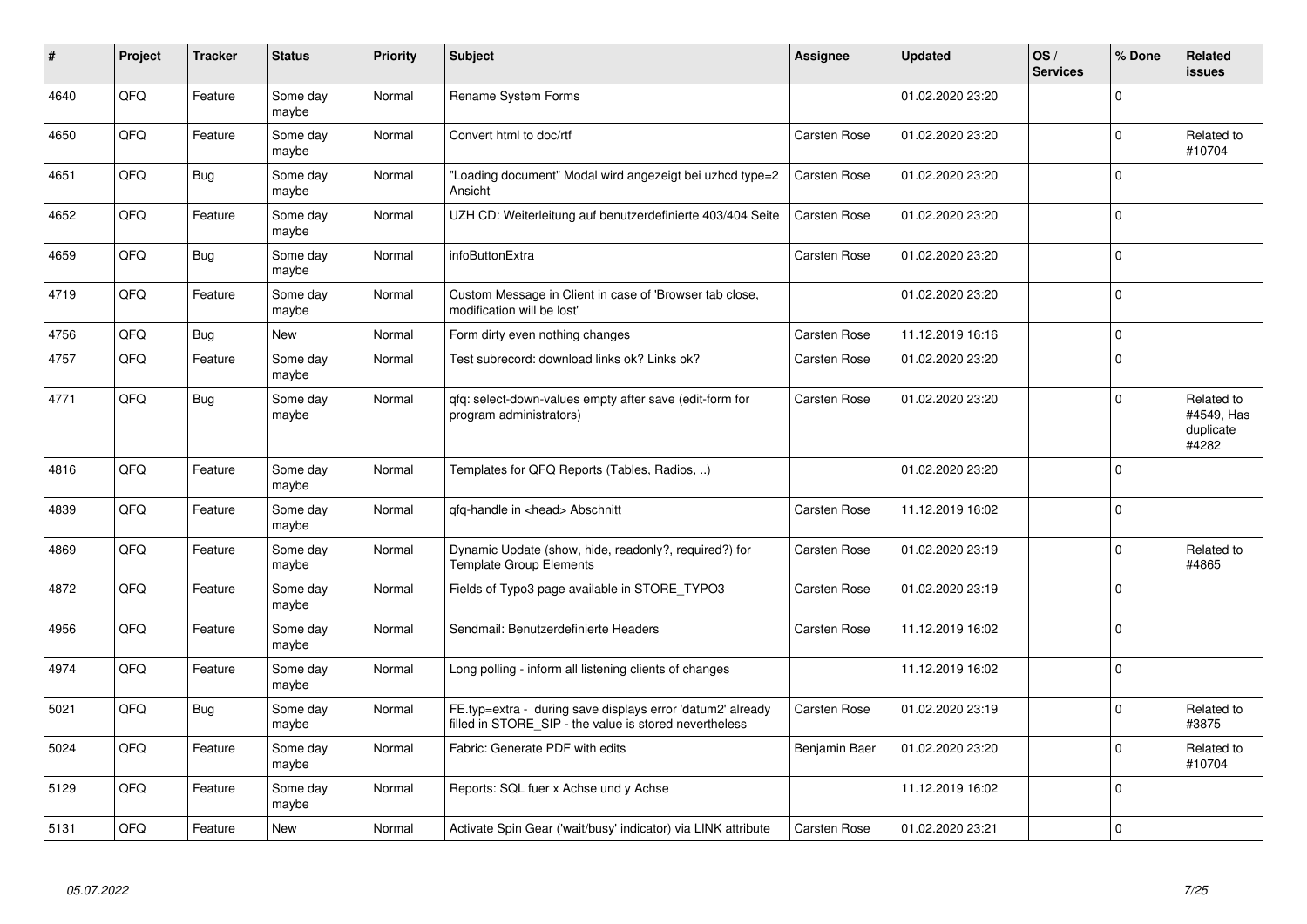| ∦    | Project | <b>Tracker</b> | <b>Status</b>     | <b>Priority</b> | <b>Subject</b>                                                                                     | Assignee            | <b>Updated</b>   | OS/<br><b>Services</b> | % Done       | Related<br>issues                           |
|------|---------|----------------|-------------------|-----------------|----------------------------------------------------------------------------------------------------|---------------------|------------------|------------------------|--------------|---------------------------------------------|
| 5132 | QFQ     | Feature        | Some day<br>maybe | Normal          | Error Message sendmail missing attachment: more details                                            | Carsten Rose        | 01.02.2020 23:19 |                        | 0            |                                             |
| 5160 | QFQ     | Feature        | Some day<br>maybe | Normal          | QFQ collaborative / together.js, ShareJS, y-js, collaborative,                                     |                     | 11.12.2019 16:02 |                        | $\Omega$     |                                             |
| 5305 | QFQ     | <b>Bug</b>     | New               | Normal          | Upload FormElement: nicht disabled by readonly Form                                                | Carsten Rose        | 16.06.2021 13:43 |                        | $\Omega$     | Related to<br>#9347,<br>Related to<br>#9834 |
| 5342 | QFQ     | Feature        | Some day<br>maybe | Normal          | link - with HTML Attributes                                                                        |                     | 01.02.2020 23:20 |                        | $\mathbf{0}$ | Related to<br>#14077                        |
| 5345 | QFQ     | Feature        | <b>New</b>        | Normal          | Report: UPDATE / INSERT / DELETE statements should<br>trigger subqueries, depending on the result. | Carsten Rose        | 27.05.2020 16:11 |                        | $\Omega$     |                                             |
| 5366 | QFQ     | Feature        | Priorize          | Normal          | Saving with keyboard shortcuts                                                                     | Benjamin Baer       | 21.03.2022 09:47 |                        | 0            |                                             |
| 5389 | QFQ     | Feature        | Some day<br>maybe | Normal          | QFQ Design: Multline label / note                                                                  | Benjamin Baer       | 01.02.2020 23:19 |                        | $\mathbf 0$  |                                             |
| 5428 | QFQ     | Feature        | Some day<br>maybe | Normal          | secure thumbnail: late render on access.                                                           | Carsten Rose        | 01.02.2020 23:20 |                        | $\Omega$     |                                             |
| 5452 | QFQ     | Feature        | Some dav<br>maybe | Normal          | Thumbnails from PDF: bad quality                                                                   |                     | 01.02.2020 23:20 |                        | 0            |                                             |
| 5455 | QFQ     | Feature        | Some day<br>maybe | Normal          | Mail Redirects grld abhaengig                                                                      |                     | 01.02.2020 23:20 |                        | $\mathbf 0$  |                                             |
| 5480 | QFQ     | Feature        | Some day<br>maybe | Normal          | QFQ: Dokumentation mit Screenshots versehen                                                        | Carsten Rose        | 01.02.2020 23:20 |                        | $\Omega$     | Related to<br>#9879                         |
| 5548 | QFQ     | Feature        | Some day<br>maybe | Normal          | 801 Textfiles/Scriptfiles als Thumbnail                                                            | Carsten Rose        | 07.03.2022 16:26 |                        | $\mathbf{0}$ |                                             |
| 5557 | QFQ     | <b>Bug</b>     | Some day<br>maybe | Normal          | Form load: STORE_RECORD filled, but should be empty                                                | Carsten Rose        | 01.02.2020 23:19 |                        | $\Omega$     |                                             |
| 5559 | QFQ     | <b>Bug</b>     | New               | Normal          | FE.type = Upload: 'accept' might contain variables                                                 | Carsten Rose        | 11.05.2020 21:23 |                        | $\mathbf{0}$ |                                             |
| 5562 | QFQ     | Feature        | Priorize          | Normal          | Drag'n'Drop fuer Uploads                                                                           | Benjamin Baer       | 21.03.2022 09:52 |                        | $\mathbf 0$  | Related to<br>#9706                         |
| 5576 | QFQ     | Bug            | New               | Normal          | Using MySQL 'DROP' requires privilege - wich is not really<br>necessary.                           | Carsten Rose        | 01.02.2020 23:21 |                        | $\mathbf 0$  |                                             |
| 5579 | QFQ     | Feature        | Some dav<br>maybe | Normal          | Enhance Doc / Presentation: variable type 'link column type'                                       | Carsten Rose        | 01.02.2020 23:19 |                        | $\Omega$     |                                             |
| 5665 | QFQ     | Feature        | Some day<br>maybe | Normal          | Versuch das '{{!' nicht mehr noetig ist.                                                           | <b>Carsten Rose</b> | 01.02.2020 23:20 |                        | $\mathbf 0$  | Related to<br>#7432,<br>Related to<br>#7434 |
| 5695 | QFQ     | Feature        | In Progress       | Normal          | Multiform                                                                                          | Carsten Rose        | 02.01.2021 18:38 |                        | $\mathbf 0$  |                                             |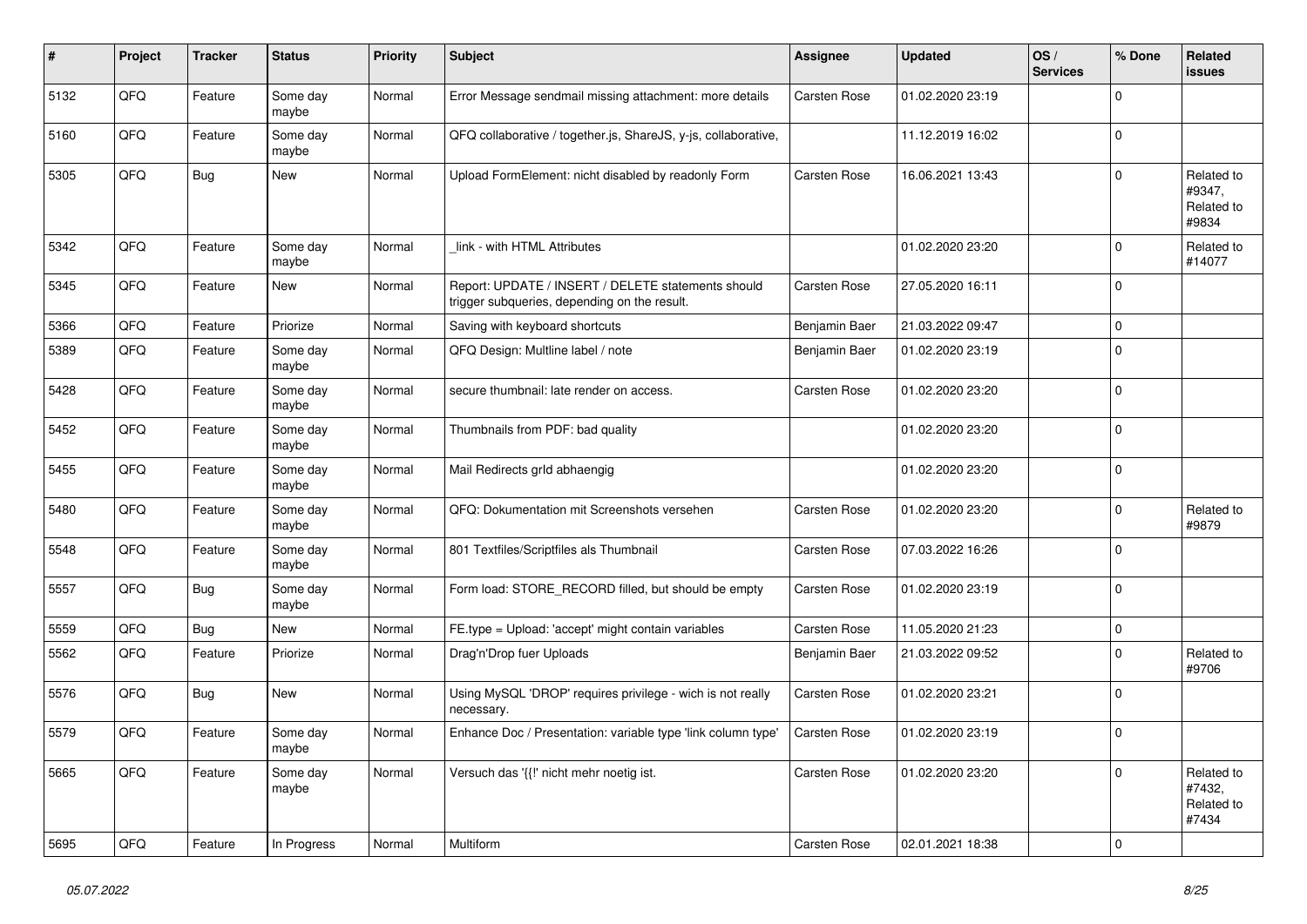| #    | Project | <b>Tracker</b> | <b>Status</b>     | <b>Priority</b> | <b>Subject</b>                                                                    | Assignee            | <b>Updated</b>   | OS/<br><b>Services</b> | % Done      | <b>Related</b><br>issues                    |
|------|---------|----------------|-------------------|-----------------|-----------------------------------------------------------------------------------|---------------------|------------------|------------------------|-------------|---------------------------------------------|
| 5706 | QFQ     | Bug            | Some day<br>maybe | Normal          | upload: fileDestination needs to be sanatized                                     | <b>Carsten Rose</b> | 01.02.2020 23:19 |                        | $\Omega$    |                                             |
| 5768 | QFQ     | Bug            | Some day<br>maybe | Normal          | {{pageLanguage:T}}' missing if QFQ is called via api                              | <b>Carsten Rose</b> | 01.02.2020 23:19 |                        | $\Omega$    |                                             |
| 5782 | QFQ     | Feature        | New               | Normal          | NextCloud API                                                                     | Carsten Rose        | 01.02.2020 10:02 |                        | $\Omega$    |                                             |
| 5783 | QFQ     | Feature        | Some day<br>maybe | Normal          | <b>BPMN View/Edit</b>                                                             |                     | 11.12.2019 16:02 |                        | $\Omega$    |                                             |
| 5805 | QFQ     | Feature        | Some day<br>maybe | Normal          | TypeAHead SQL value instead of key stored                                         |                     | 01.02.2020 23:19 |                        | $\Omega$    | Related to<br>#5444                         |
| 5850 | QFQ     | Feature        | Some day<br>maybe | Normal          | Deployment: In QFQ Doc best practice fuer zeitgemaesses<br>Deployment beschreiben |                     | 01.02.2020 23:20 |                        | $\Omega$    |                                             |
| 5851 | QFQ     | Feature        | Some day<br>maybe | Normal          | Queue System implementieren: MQTT, RabbitMQ                                       |                     | 01.02.2020 23:20 |                        | $\Omega$    | Related to<br>#5715                         |
| 5852 | QFQ     | Feature        | Some day<br>maybe | Normal          | Logging: mail.log / sql.log - im FE anzeigen und via AJAX<br>aktualisieren        | Carsten Rose        | 01.02.2020 23:19 |                        | $\Omega$    | Related to<br>#5885                         |
| 5877 | QFQ     | Bug            | Some day<br>maybe | Normal          | FE.type=note:bsColumn strange behaviour                                           |                     | 01.02.2020 23:19 |                        | $\Omega$    |                                             |
| 5892 | QFQ     | Feature        | Some day<br>maybe | Normal          | QFQ should use T3 API to manipulate FE GROUP<br>membership                        |                     | 01.02.2020 23:20 |                        | $\mathbf 0$ |                                             |
| 5893 | QFQ     | Feature        | Some day<br>maybe | Normal          | Edit on double-click                                                              |                     | 01.02.2020 23:19 |                        | $\Omega$    | Related to<br>#5894                         |
| 5894 | QFQ     | Feature        | Feedback          | Normal          | Typeahead in Report: show/hide rows dynamically                                   | <b>Carsten Rose</b> | 18.02.2022 08:50 |                        | $\Omega$    | Related to<br>#5893,<br>Related to<br>#5885 |
| 5895 | QFQ     | Feature        | Some day<br>maybe | Normal          | Tutorial: List of all QFQ Features                                                |                     | 01.02.2020 23:19 |                        | $\Omega$    |                                             |
| 5923 | QFQ     | Feature        | Some day<br>maybe | Normal          | fillStoreSystemBySqlLate                                                          |                     | 01.02.2020 23:19 |                        | $\Omega$    |                                             |
| 5942 | QFQ     | Feature        | Priorize          | Normal          | 'L' and 'type': append to links, generate via '_link' by using 'u:'               | <b>Carsten Rose</b> | 01.02.2020 10:13 |                        | $\mathbf 0$ |                                             |
| 5983 | QFQ     | Feature        | Some day<br>maybe | Normal          | Form Submit (save & update): normalize date/-time FE                              | Carsten Rose        | 01.02.2020 23:19 |                        | $\Omega$    |                                             |
| 5991 | QFQ     | Bug            | Some day<br>maybe | Normal          | URLs with ' ' or long parameter are problematic                                   | Carsten Rose        | 01.02.2020 23:19 |                        | $\Omega$    |                                             |
| 6083 | QFQ     | Feature        | Some day<br>maybe | Normal          | Dynamic Update: Value Check via SQL                                               |                     | 11.12.2019 16:02 |                        | $\mathbf 0$ |                                             |
| 6084 | QFQ     | Feature        | Some day<br>maybe | Normal          | New escape type: 'D' - convert date                                               |                     | 01.02.2020 23:19 |                        | $\Omega$    |                                             |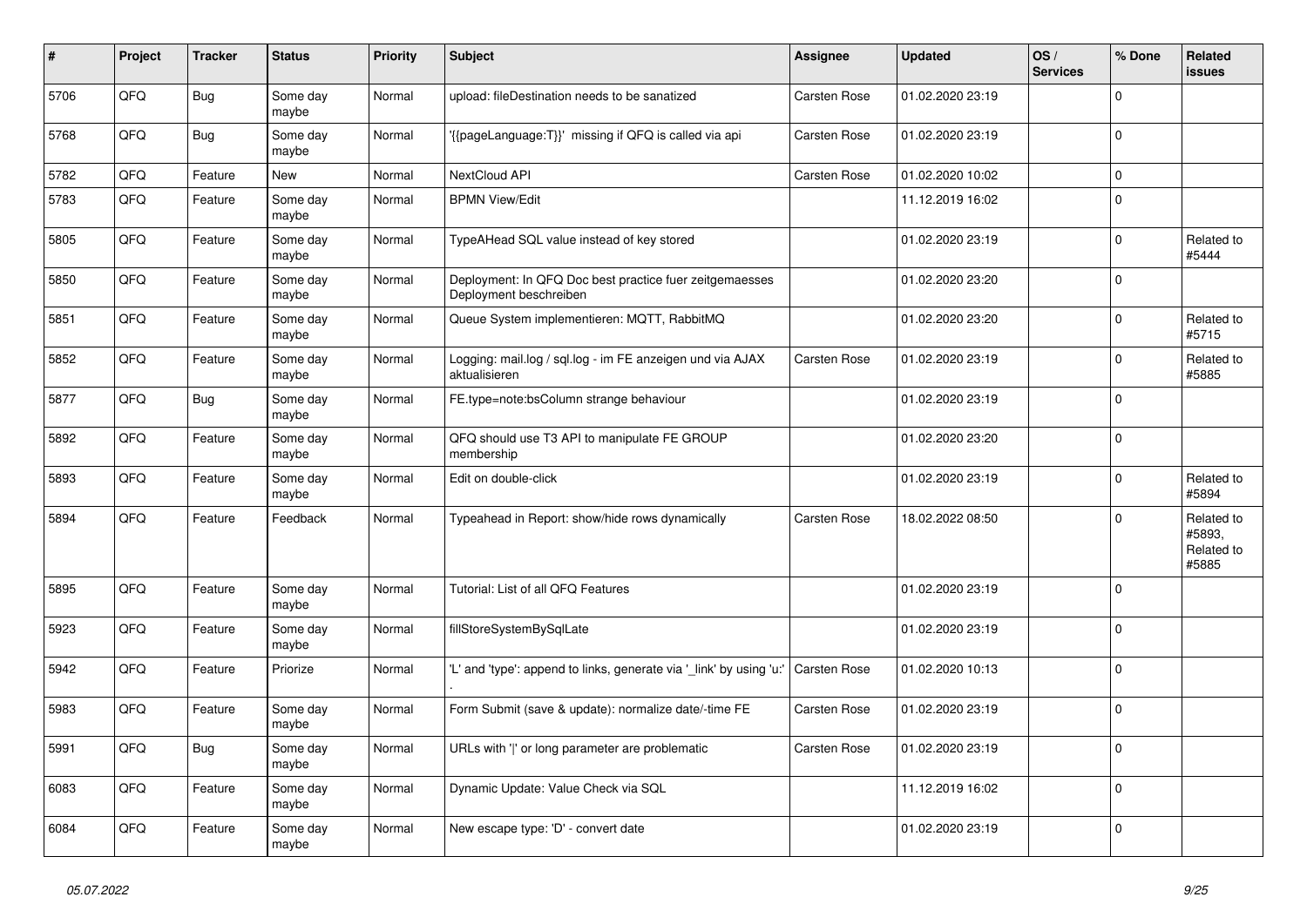| #    | Project | <b>Tracker</b> | <b>Status</b>     | <b>Priority</b> | <b>Subject</b>                                                                                        | <b>Assignee</b>      | <b>Updated</b>   | OS/<br><b>Services</b> | % Done              | Related<br>issues                           |
|------|---------|----------------|-------------------|-----------------|-------------------------------------------------------------------------------------------------------|----------------------|------------------|------------------------|---------------------|---------------------------------------------|
| 6140 | QFQ     | Bug            | Priorize          | Normal          | QFQ DnD Sort: Locked fields                                                                           | <b>Benjamin Baer</b> | 21.03.2022 09:56 |                        | $\Omega$            |                                             |
| 6224 | QFQ     | Feature        | Priorize          | Normal          | Dynamic update: fade in/out fields                                                                    | Benjamin Baer        | 21.03.2022 09:50 |                        | $\mathbf 0$         |                                             |
| 6250 | QFQ     | Feature        | In Progress       | Normal          | Enhance layout: a) Subrecord, b) Subrecord-Title                                                      | <b>Carsten Rose</b>  | 01.02.2020 23:22 |                        | $\mathbf 0$         | Related to<br>#5391                         |
| 6261 | QFQ     | Feature        | New               | Normal          | Persistent SIP                                                                                        | <b>Carsten Rose</b>  | 12.06.2021 09:07 |                        | $\mathbf 0$         | Related to<br>#10819                        |
| 6288 | QFQ     | Feature        | Some day<br>maybe | Normal          | Best Practice: Erklaeren wie man ein Formular ganz in<br>'weiss' erstellen kann                       |                      | 11.12.2019 16:02 |                        | $\mathbf 0$         |                                             |
| 6289 | QFQ     | Feature        | New               | Normal          | Form: Log                                                                                             | <b>Carsten Rose</b>  | 01.02.2020 23:21 |                        | $\mathbf 0$         |                                             |
| 6292 | QFQ     | Feature        | New               | Normal          | Download: File speichern mit Hash aber original Filename in<br>der Datenbank vermerken fuer Downloads | <b>Carsten Rose</b>  | 01.02.2020 23:21 |                        | $\Omega$            |                                             |
| 6299 | QFQ     | Feature        | Some day<br>maybe | Normal          | Attack detection: log table with invalid SIP access                                                   |                      | 11.12.2019 16:02 |                        | 0                   | Related to<br>#3947                         |
| 6437 | QFQ     | Feature        | New               | Normal          | Neuer Mode Button bei FormElementen                                                                   | <b>Carsten Rose</b>  | 01.02.2020 23:21 |                        | $\Omega$            | Related to<br>#9668,<br>Blocked by<br>#9678 |
| 6462 | QFQ     | Bug            | New               | Normal          | File Upload: Nutzlose Fehlermeldung wenn Datei zu gross                                               | Carsten Rose         | 01.02.2020 23:21 |                        | $\mathbf 0$         | Related to<br>#6139                         |
| 6483 | QFQ     | Bug            | New               | Normal          | R Store funktioniert nicht bei 'Report Notation' im FE                                                | <b>Carsten Rose</b>  | 01.02.2020 23:21 |                        | $\mathbf 0$         |                                             |
| 6515 | QFQ     | Feature        | Some day<br>maybe | Normal          | Formular: Felder dynamisch ein/ausblenden                                                             |                      | 11.12.2019 16:02 |                        | $\Omega$            |                                             |
| 6566 | QFQ     | Bug            | Priorize          | Normal          | Link Function 'delete': provided parameter missing on page<br>reload                                  | Benjamin Baer        | 03.01.2022 08:08 |                        | $\mathbf 0$         |                                             |
| 6574 | QFQ     | Bug            | Priorize          | Normal          | qfq.log: Fehlermeldung wurde angezeigt, aber nicht geloggt                                            | <b>Carsten Rose</b>  | 01.02.2020 10:13 |                        | $\mathbf 0$         |                                             |
| 6594 | QFQ     | Feature        | New               | Normal          | Excel: on download, check if there is a valid sip                                                     | <b>Carsten Rose</b>  | 01.02.2020 23:21 |                        | $\mathbf 0$         |                                             |
| 6602 | QFQ     | Feature        | New               | Normal          | Formlet: in Report auf Mausklick ein mini-form oeffnen                                                | Carsten Rose         | 11.12.2019 16:16 |                        | $\mathbf 0$         |                                             |
| 6609 | QFQ     | Feature        | New               | Normal          | Formlet: JSON API erweitern                                                                           | <b>Carsten Rose</b>  | 01.02.2020 23:21 |                        | 50                  |                                             |
| 6677 | QFQ     | <b>Bug</b>     | New               | Normal          | Error message FE Action Element: no/wrong FE reference<br>who cause the problem.                      | Carsten Rose         | 01.02.2020 23:21 |                        | $\Omega$            |                                             |
| 6704 | QFQ     | Feature        | Some day<br>maybe | Normal          | Upload Mode: Bilder in Notizen rechts sollen aktuellen<br>Upload repräsentieren.                      |                      | 01.02.2020 23:19 |                        | $\mathbf 0$         | Related to<br>#3264                         |
| 6715 | QFQ     | Feature        | Some day<br>maybe | Normal          | Code-Refactoring: dbArray vereinheitlichen                                                            | Carsten Rose         | 11.12.2019 16:02 |                        | $\mathbf 0$         |                                             |
| 6723 | QFQ     | Feature        | New               | Normal          | Report QFQ Installation and Version                                                                   | Carsten Rose         | 12.06.2021 09:07 |                        | $\mathbf 0$         |                                             |
| 6765 | QFQ     | Feature        | New               | Normal          | Moeglichkeit via QFQ eigene Logs zu schreiben                                                         | Carsten Rose         | 01.02.2020 23:21 |                        | $\pmb{0}$           |                                             |
| 6801 | QFQ     | Feature        | Priorize          | Normal          | Fabric: Maximize / FullIscreen                                                                        | Benjamin Baer        | 21.03.2022 09:56 |                        | $\mathsf{O}\xspace$ |                                             |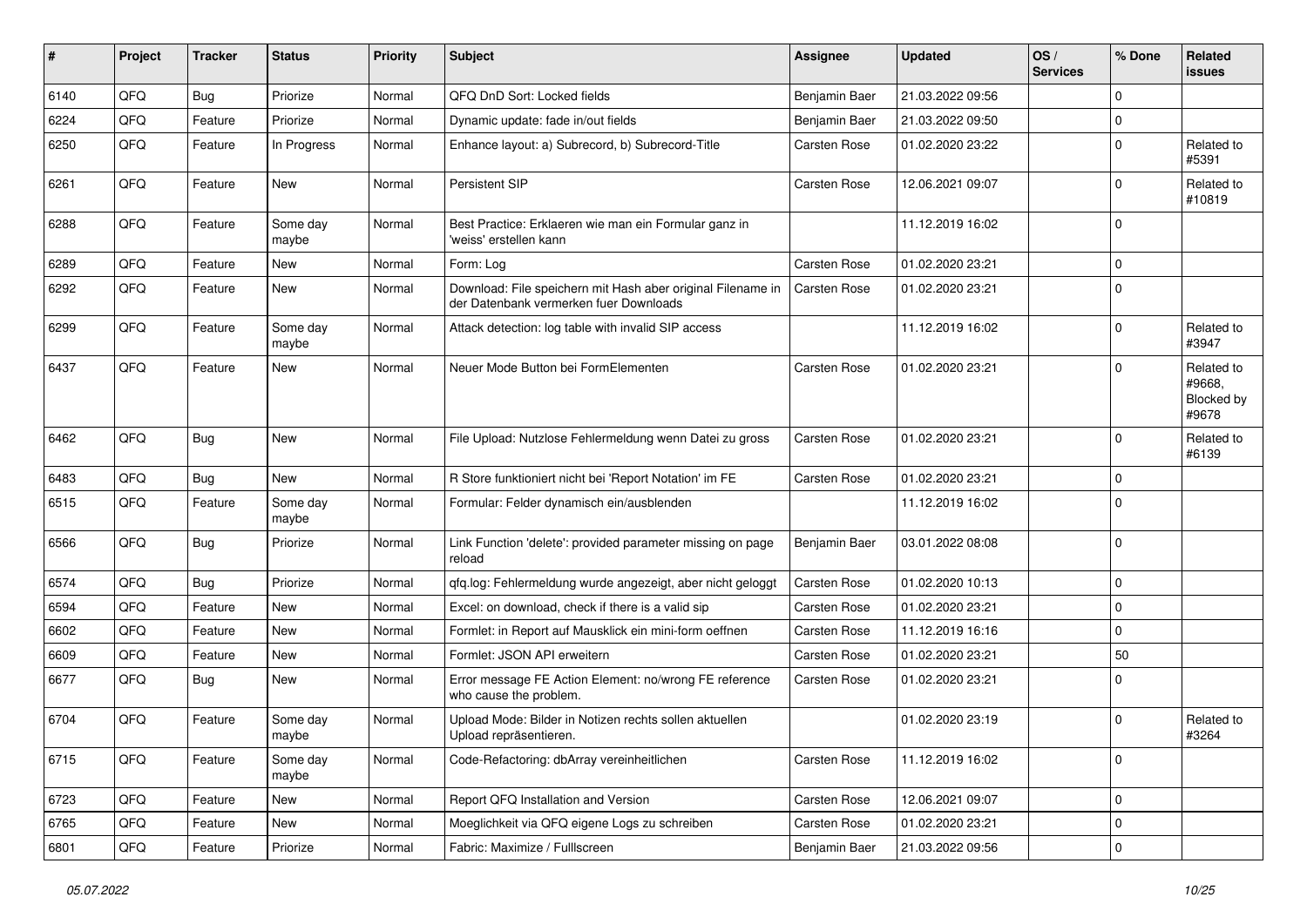| #    | Project | <b>Tracker</b> | <b>Status</b>     | <b>Priority</b> | Subject                                                                                                                    | <b>Assignee</b>     | <b>Updated</b>   | OS/<br><b>Services</b> | % Done              | Related<br>issues         |
|------|---------|----------------|-------------------|-----------------|----------------------------------------------------------------------------------------------------------------------------|---------------------|------------------|------------------------|---------------------|---------------------------|
| 6855 | QFQ     | Feature        | New               | Normal          | With {{feUser:U}}!={{feUser:T}}: Save / Delete: only possible<br>with {{feUserSave:U}}='yes' and '{{feUserDelete:U}}='yes' | Carsten Rose        | 01.02.2020 23:21 |                        | $\mathbf 0$         |                           |
| 6870 | QFQ     | Feature        | Priorize          | Normal          | Click on '_link' triggers an API call                                                                                      | Benjamin Baer       | 03.01.2022 08:25 |                        | 0                   |                           |
| 6912 | QFQ     | Bug            | New               | Normal          | error Message Var 'deadline' already set in SIP - in Form<br>with FE.value={{deadline:R:::{{deadlinePeriod:Y}}}}           | <b>Carsten Rose</b> | 01.02.2020 23:21 |                        | $\mathbf 0$         |                           |
| 6970 | QFQ     | Feature        | Some day<br>maybe | Normal          | tablesorter: default fuer 'sortReset' aendern von 'Ctrl' zu 'Alt'                                                          | Benjamin Baer       | 01.02.2020 23:21 |                        | $\mathbf 0$         |                           |
| 6972 | QFQ     | Feature        | Some day<br>maybe | Normal          | Fabric Clipboard / cross browser tab                                                                                       | Benjamin Baer       | 01.02.2020 23:21 |                        | $\mathbf 0$         |                           |
| 6992 | QFQ     | Feature        | Some day<br>maybe | Normal          | DB exception: Syntax Highlight                                                                                             |                     | 11.12.2019 16:01 |                        | $\mathbf 0$         | Related to<br>#5450       |
| 6998 | QFQ     | Feature        | Priorize          | Normal          | Form: with debug=on show column information as tooltip of<br>column label                                                  | <b>Carsten Rose</b> | 01.02.2020 10:13 |                        | 0                   |                           |
| 7002 | QFQ     | <b>Bug</b>     | New               | Normal          | Dynamic Update: row does not disappear / appear                                                                            | <b>Carsten Rose</b> | 01.02.2020 23:22 |                        | 0                   |                           |
| 7014 | QFQ     | Bug            | New               | Normal          | Sending invalid emails succeeds when<br>debug.redirectAllMailTo is set                                                     | Carsten Rose        | 01.02.2020 23:21 |                        | $\mathbf 0$         |                           |
| 7099 | QFQ     | Feature        | <b>New</b>        | Normal          | Redesign FormEditor                                                                                                        | <b>Carsten Rose</b> | 01.02.2020 23:21 |                        | $\mathbf 0$         |                           |
| 7100 | QFQ     | Feature        | Some day<br>maybe | Normal          | Download: log access, max downloads, time limit                                                                            |                     | 01.02.2020 23:19 |                        | $\mathbf 0$         |                           |
| 7101 | QFQ     | Bug            | Some day<br>maybe | Normal          | 'form' in SIP and 'report' - breaks                                                                                        |                     | 01.02.2020 23:20 |                        | $\mathbf 0$         |                           |
| 7102 | QFQ     | Feature        | New               | Normal          | Comment sign in report: '#' and '--'                                                                                       | Carsten Rose        | 01.02.2020 23:21 |                        | $\mathbf 0$         |                           |
| 7104 | QFQ     | Feature        | Some day<br>maybe | Normal          | Manual: hint about escaping if '\r' appears in mail body                                                                   |                     | 11.12.2019 16:01 |                        | $\mathbf 0$         |                           |
| 7105 | QFQ     | Feature        | Some day<br>maybe | Normal          | Beispiel wie man in einer zweiten Tabelle speichert.                                                                       |                     | 11.12.2019 16:01 |                        | $\mathbf 0$         |                           |
| 7106 | QFQ     | Feature        | Some day<br>maybe | Normal          | Beispiel Nummerierung von Rows in Report                                                                                   |                     | 11.12.2019 16:01 |                        | $\mathbf 0$         |                           |
| 7107 | QFQ     | Feature        | Some day<br>maybe | Normal          | Showcase Registration Tool: Anmeldung / Administration :<br>Liste Anmeldungen / Emaileinaldung                             | <b>Carsten Rose</b> | 11.12.2019 16:01 |                        | $\mathbf 0$         |                           |
| 7108 | QFQ     | Feature        | Some day<br>maybe | Normal          | QFQ Wrap Elements                                                                                                          |                     | 11.12.2019 16:01 |                        | 0                   |                           |
| 7109 | QFQ     | Feature        | New               | Normal          | Dynamic Updates: row/element hide                                                                                          | Carsten Rose        | 01.02.2020 23:22 |                        | 0                   | Has<br>duplicate<br>#4081 |
| 7119 | QFQ     | Feature        | New               | Normal          | Upload: scaleDownWidth, scaleDownHeight                                                                                    | Carsten Rose        | 01.02.2020 23:21 |                        | 0                   |                           |
| 7175 | QFQ     | Feature        | New               | Normal          | Upload: md5 hash as filename                                                                                               | Carsten Rose        | 01.02.2020 23:21 |                        | 0                   |                           |
| 7217 | QFG     | Feature        | Priorize          | Normal          | Download: notice User if `_sip=?` is missing                                                                               | Carsten Rose        | 01.02.2020 10:13 |                        | $\mathsf{O}\xspace$ |                           |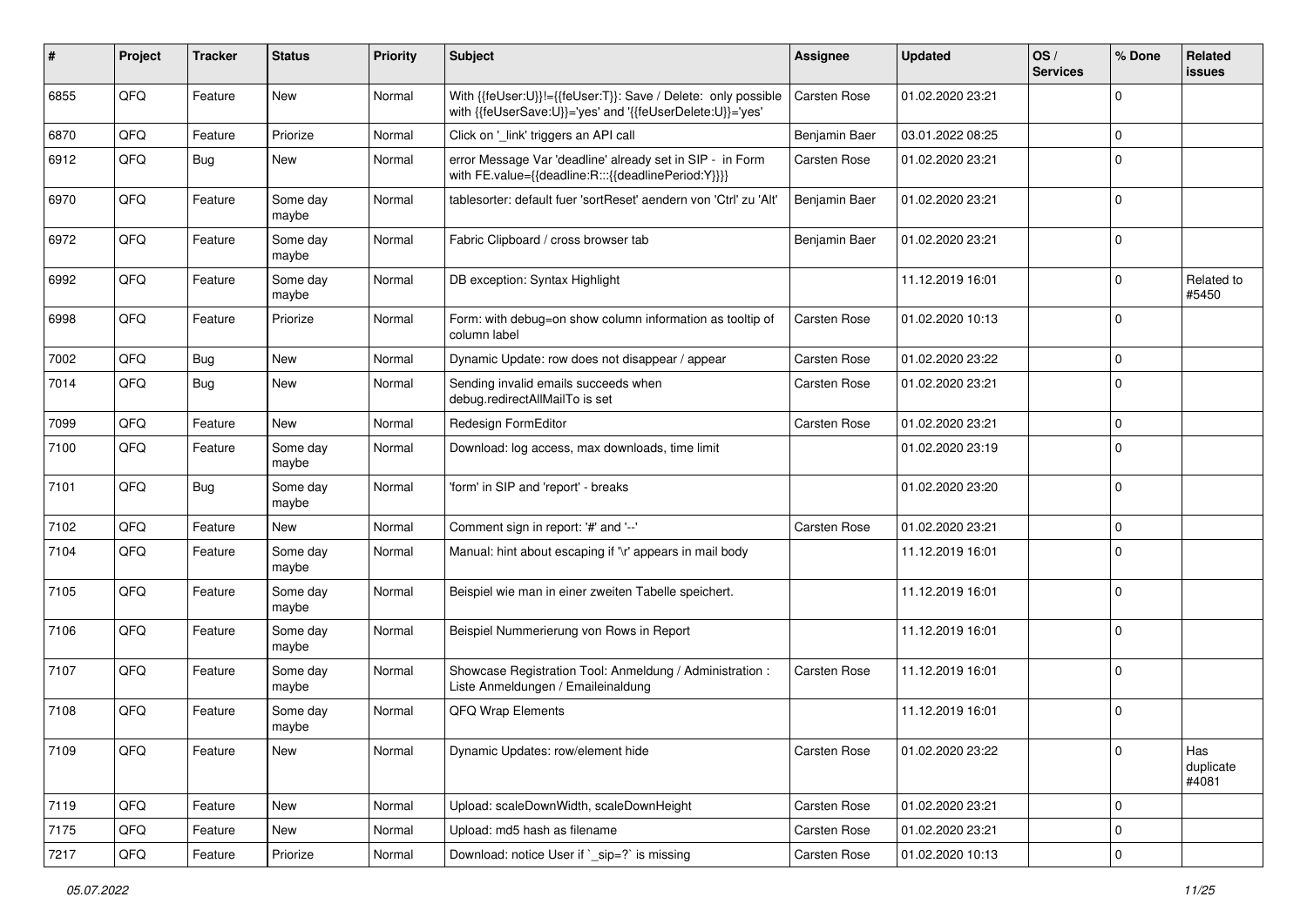| #    | Project | <b>Tracker</b> | <b>Status</b>     | <b>Priority</b> | <b>Subject</b>                                                                       | Assignee            | <b>Updated</b>   | OS/<br><b>Services</b> | % Done      | Related<br>issues    |
|------|---------|----------------|-------------------|-----------------|--------------------------------------------------------------------------------------|---------------------|------------------|------------------------|-------------|----------------------|
| 7219 | QFQ     | <b>Bug</b>     | <b>New</b>        | Normal          | typeSheadSql / typeAheadSqlPrefetch: change to curly<br>braces                       | <b>Carsten Rose</b> | 01.02.2020 23:21 |                        | 0           |                      |
| 7229 | QFQ     | Feature        | Some day<br>maybe | Normal          | New FormElement.type: Button                                                         |                     | 01.02.2021 12:32 |                        | 0           |                      |
| 7239 | QFQ     | Feature        | New               | Normal          | TinyMCE: html tag whitelist                                                          | Carsten Rose        | 01.02.2020 23:21 |                        | 0           | Related to<br>#14320 |
| 7261 | QFQ     | Bug            | <b>New</b>        | Normal          | Report pathFilename for user without path, only the filename                         | <b>Carsten Rose</b> | 01.02.2020 23:21 |                        | 0           |                      |
| 7278 | QFQ     | Feature        | Some day<br>maybe | Normal          | Form: Wert vordefinieren der immer gesetzt wird                                      |                     | 02.05.2021 09:27 |                        | $\mathbf 0$ |                      |
| 7280 | QFQ     | Feature        | New               | Normal          | recently used table                                                                  | <b>Carsten Rose</b> | 01.02.2020 23:21 |                        | $\mathbf 0$ |                      |
| 7281 | QFQ     | Bug            | Some day<br>maybe | Normal          | Subrecords: on large screen separator line too short                                 |                     | 01.02.2020 23:19 |                        | 0           |                      |
| 7290 | QFQ     | Feature        | Priorize          | Normal          | FormEditor: title as textarea if LEN(title)>60                                       | Carsten Rose        | 01.02.2020 10:13 |                        | 0           | Blocked by<br>#7682  |
| 7336 | QFQ     | Feature        | Some day<br>maybe | Normal          | PDF Upload: disallow PDFs with specific Meta information                             | Carsten Rose        | 11.12.2019 16:01 |                        | $\mathbf 0$ |                      |
| 7342 | QFQ     | Feature        | <b>New</b>        | Normal          | add content = hide_this                                                              | <b>Carsten Rose</b> | 01.02.2020 23:21 |                        | $\pmb{0}$   |                      |
| 7402 | QFQ     | <b>Bug</b>     | Some day<br>maybe | Normal          | thumbnail cache: outdated picture when permission denied<br>and permission resolved. |                     | 01.02.2020 23:20 |                        | $\mathbf 0$ |                      |
| 7452 | QFQ     | Feature        | Some day<br>maybe | Normal          | automate deployment new QFQ version                                                  | Carsten Rose        | 16.09.2021 15:10 |                        | 0           |                      |
| 7453 | QFQ     | Feature        | Some day<br>maybe | Normal          | import / export forms QFQ                                                            | Carsten Rose        | 16.09.2021 15:10 |                        | 0           |                      |
| 7480 | QFQ     | Feature        | New               | Normal          | Record History (Undo / Redo)                                                         | Carsten Rose        | 11.12.2019 16:16 |                        | $\mathbf 0$ | Related to<br>#2361  |
| 7481 | QFQ     | Feature        | New               | Normal          | Detect 'BaseUrl' automatically                                                       | <b>Carsten Rose</b> | 01.02.2020 23:21 |                        | $\mathbf 0$ |                      |
| 7512 | QFQ     | Bug            | New               | Normal          | FE: inputType=number >> 'pattern' is not respected                                   | Carsten Rose        | 01.02.2020 23:22 |                        | 0           |                      |
| 7513 | QFQ     | <b>Bug</b>     | <b>New</b>        | Normal          | Radios not correct aligned                                                           | Carsten Rose        | 01.02.2020 23:22 |                        | $\mathbf 0$ |                      |
| 7519 | QFQ     | Feature        | New               | Normal          | Select: Multi                                                                        | Carsten Rose        | 01.02.2020 23:22 |                        | 0           |                      |
| 7520 | QFQ     | Feature        | New               | Normal          | QR Code:  AS _qr ( AS _link)                                                         | Carsten Rose        | 01.02.2020 23:22 |                        | 0           |                      |
| 7521 | QFQ     | Feature        | New               | Normal          | TemplateGroup: fe.type=upload                                                        | Carsten Rose        | 01.02.2020 23:21 |                        | $\Omega$    | Related to<br>#9706  |
| 7522 | QFQ     | Feature        | Priorize          | Normal          | Inserting default index.html to folder (Avoid Apache Indexing)                       | <b>Carsten Rose</b> | 01.02.2020 10:13 |                        | $\mathbf 0$ |                      |
| 7524 | QFG     | <b>Bug</b>     | New               | Normal          | QFQ throws a 'General Error' if 'fileadmin/protected/log/' is<br>not writeable       | Carsten Rose        | 01.02.2020 23:22 |                        | 0           |                      |
| 7547 | QFG     | Bug            | New               | Normal          | Error Message in afterSave: wrong parameter column<br>reported                       | Carsten Rose        | 01.02.2020 23:22 |                        | $\mathbf 0$ |                      |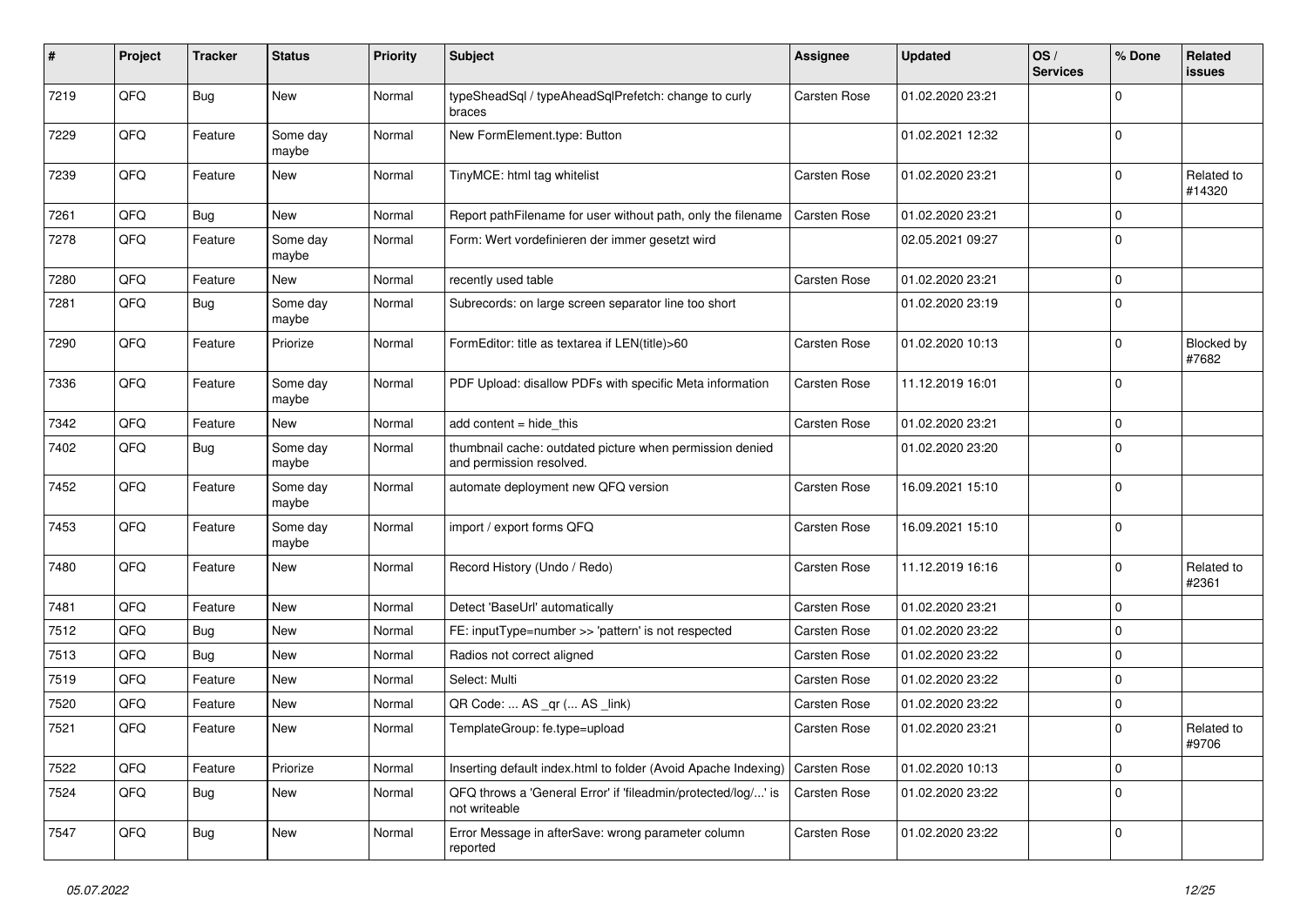| #    | Project    | <b>Tracker</b> | <b>Status</b>     | <b>Priority</b> | <b>Subject</b>                                                                                        | Assignee            | <b>Updated</b>   | OS/<br><b>Services</b> | % Done      | Related<br>issues                                                      |
|------|------------|----------------|-------------------|-----------------|-------------------------------------------------------------------------------------------------------|---------------------|------------------|------------------------|-------------|------------------------------------------------------------------------|
| 7574 | QFQ        | <b>Bug</b>     | <b>New</b>        | Normal          | Substitute error: form element not reported / dont parse<br>Form.note                                 | <b>Carsten Rose</b> | 01.02.2020 23:21 |                        | $\Omega$    |                                                                        |
| 7616 | QFQ        | <b>Bug</b>     | Priorize          | Normal          | Selectlist with Enum & Dynamic Update                                                                 | Carsten Rose        | 01.02.2020 10:13 |                        | $\mathbf 0$ |                                                                        |
| 7630 | QFQ        | Feature        | Priorize          | Normal          | detailed error message for simple upload                                                              | Carsten Rose        | 01.02.2020 10:13 |                        | $\Omega$    |                                                                        |
| 7656 | QFQ        | Bug            | Priorize          | Normal          | FE with required, 'pattern' and 'extraButtonLock': always<br>complain about missing value             | Carsten Rose        | 01.02.2020 10:13 |                        | $\mathbf 0$ |                                                                        |
| 7660 | QFQ        | Feature        | <b>New</b>        | Normal          | IMAP: import mails to DB, move / delete mails                                                         | Carsten Rose        | 01.02.2020 09:52 |                        | $\mathbf 0$ |                                                                        |
| 7681 | QFQ        | Feature        | <b>New</b>        | Normal          | Optional switch off 'check for modified record'                                                       | Carsten Rose        | 01.02.2020 23:21 |                        | $\mathbf 0$ |                                                                        |
| 7683 | QFQ        | Feature        | New               | Normal          | Special column names in '{{ SELECT  AS link }}' should<br>be detected                                 | Carsten Rose        | 01.02.2020 23:21 |                        | $\mathbf 0$ |                                                                        |
| 7685 | QFQ        | Bug            | New               | Normal          | Open FormElement from QFQ error message and save<br>modified record: error about missing {{formId:F}} | Carsten Rose        | 01.02.2020 23:22 |                        | $\Omega$    |                                                                        |
| 7730 | QFQ        | Feature        | Priorize          | Normal          | SELECT Box: title in between                                                                          | Benjamin Baer       | 01.02.2020 23:22 |                        | $\mathbf 0$ |                                                                        |
| 7732 | QFQ        | Feature        | Some day<br>maybe | Normal          | Javascript: Lazy Loading der add on libs                                                              | Benjamin Baer       | 08.06.2022 10:38 |                        | $\Omega$    | Related to<br>#12611,<br>Related to<br>#12490,<br>Related to<br>#10013 |
| 7795 | QFQ        | <b>Bug</b>     | New               | Normal          | Readonly Form: Typeahead-Felder                                                                       | Carsten Rose        | 01.02.2020 23:22 |                        | $\Omega$    | Related to<br>#10640                                                   |
| 7812 | QFQ        | Feature        | New               | Normal          | FE 'Subrecord' - new option 'subrecordShowFilter',<br>'subrecordPaging'                               | Carsten Rose        | 01.02.2020 23:22 |                        | $\Omega$    |                                                                        |
| 7890 | <b>OFO</b> | Bug            | <b>New</b>        | Normal          | FormElement 'required': extraButtonInfo not aligned                                                   | Carsten Rose        | 11.06.2021 21:17 |                        | $\Omega$    | Related to<br>#11517                                                   |
| 7920 | QFQ        | Feature        | New               | Normal          | FE: Syntax Highlight, Zeinlenumbruch                                                                  | Carsten Rose        | 01.02.2020 10:03 |                        | $\Omega$    |                                                                        |
| 7921 | QFQ        | Feature        | Some day<br>maybe | Normal          | Rest API Export: URL kuerzer machen                                                                   |                     | 01.02.2020 23:19 |                        | $\Omega$    |                                                                        |
| 7924 | QFQ        | Feature        | <b>New</b>        | Normal          | Radio/Checkbox with Tooltip                                                                           | Carsten Rose        | 01.02.2020 23:22 |                        | $\mathbf 0$ |                                                                        |
| 7965 | QFQ        | Feature        | Priorize          | Normal          | Input type 'text' with visual format - currency                                                       | Benjamin Baer       | 03.01.2022 07:45 |                        | $\Omega$    |                                                                        |
| 8034 | QFQ        | Feature        | Priorize          | Normal          | FormElement 'data': 22.22.2222 should not be accepted                                                 | Carsten Rose        | 01.02.2020 10:13 |                        | $\mathbf 0$ |                                                                        |
| 8037 | QFQ        | <b>Bug</b>     | Priorize          | Normal          | FE.type=upload (advanced mode): {{slaveld:V}} missing<br>during dynamic update                        | Carsten Rose        | 01.02.2020 10:13 |                        | $\mathbf 0$ |                                                                        |
| 8044 | QFQ        | Feature        | Priorize          | Normal          | Transaction: a) Form, b) Report                                                                       | Carsten Rose        | 05.05.2021 22:14 |                        | $\Omega$    | Related to<br>#8043                                                    |
| 8049 | QFQ        | <b>Bug</b>     | New               | Normal          | FE.type=note, column 'value': text moves some pixel to top<br>after save                              | Carsten Rose        | 01.02.2020 23:22 |                        | $\mathbf 0$ |                                                                        |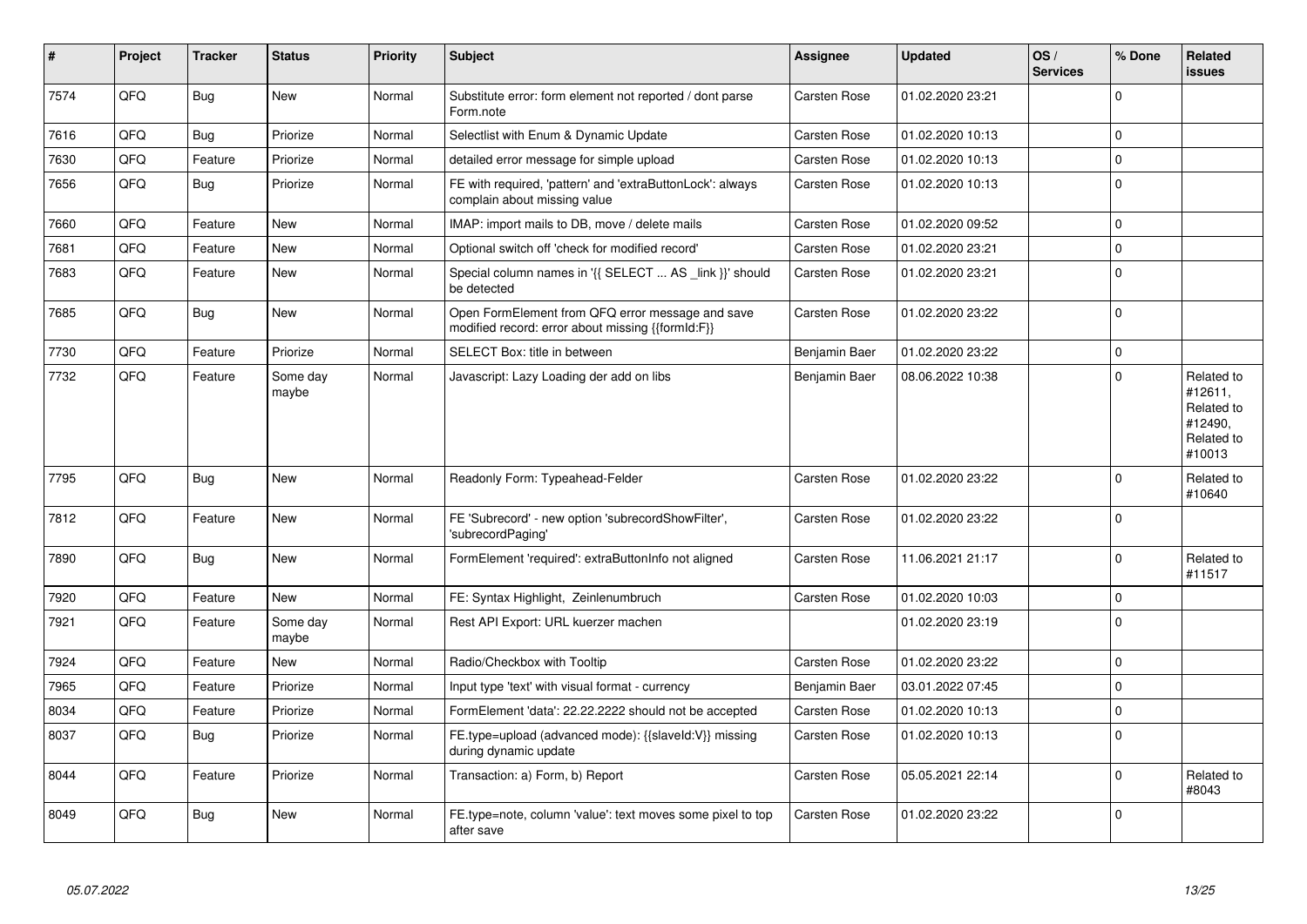| #    | Project | <b>Tracker</b> | <b>Status</b>     | <b>Priority</b> | <b>Subject</b>                                                                                         | Assignee            | <b>Updated</b>   | OS/<br><b>Services</b> | % Done         | <b>Related</b><br><b>issues</b> |
|------|---------|----------------|-------------------|-----------------|--------------------------------------------------------------------------------------------------------|---------------------|------------------|------------------------|----------------|---------------------------------|
| 8056 | QFQ     | Feature        | Some day<br>maybe | Normal          | Termin Organisation (Reservation)                                                                      |                     | 01.02.2020 23:19 |                        | $\Omega$       | Related to<br>#8658             |
| 8089 | QFQ     | Feature        | <b>New</b>        | Normal          | Copy/Paste for FormElements                                                                            | Carsten Rose        | 01.02.2020 23:22 |                        | $\Omega$       |                                 |
| 8101 | QFQ     | Feature        | Some day<br>maybe | Normal          | Password hash: support further hashing methods                                                         | Carsten Rose        | 16.09.2021 15:10 |                        | $\Omega$       |                                 |
| 8106 | QFQ     | Bug            | Some day<br>maybe | Normal          | Dynamic Update: Feld kann nicht auf empty zurückgesetzt<br>werden                                      | <b>Carsten Rose</b> | 11.12.2019 16:01 |                        | $\Omega$       |                                 |
| 8187 | QFQ     | Feature        | New               | Normal          | Subrecord: enable/hide new button - make new/edit/delete<br>customizeable.                             | Carsten Rose        | 06.03.2021 18:44 |                        | $\Omega$       | Related to<br>#11326            |
| 8217 | QFQ     | Feature        | <b>New</b>        | Normal          | if-elseif-else construct                                                                               | Carsten Rose        | 16.03.2021 18:41 |                        | $\Omega$       | Related to<br>#10716            |
| 8277 | QFQ     | Feature        | Priorize          | Normal          | fe.parameter.default=                                                                                  | <b>Carsten Rose</b> | 01.02.2020 23:17 |                        | $\Omega$       | Related to<br>#8113             |
| 8316 | QFQ     | Bug            | Feedback          | Normal          | Documentation/Behaviour for Nested Queries and<br>Record-Store confusing                               | Nicola Chiapolini   | 20.11.2019 09:14 |                        | $\Omega$       |                                 |
| 8336 | QFQ     | Feature        | New               | Normal          | Form > modified > Close New: a) Optional disable popup, b)<br>custom text, c) mode on save: close stay | Carsten Rose        | 01.02.2020 23:22 |                        | $\Omega$       | Related to<br>#8335             |
| 8520 | QFQ     | Feature        | Some day<br>maybe | Normal          | Bring QFQ to Composer                                                                                  | <b>Carsten Rose</b> | 16.09.2021 15:10 |                        | $\Omega$       |                                 |
| 8522 | QFQ     | Feature        | Some day<br>maybe | Normal          | build QFQ - npm warnings                                                                               | Benjamin Baer       | 01.02.2020 23:19 |                        | 50             |                                 |
| 8584 | QFQ     | Feature        | Priorize          | Normal          | FE 'Action' - never assign to Container (except Template)<br>Group)                                    | Carsten Rose        | 01.02.2020 10:13 |                        | $\overline{0}$ |                                 |
| 8585 | QFQ     | Feature        | Priorize          | Normal          | Enhance Error message for 'unknown form'                                                               | Carsten Rose        | 01.02.2020 10:13 |                        | $\Omega$       |                                 |
| 8586 | QFQ     | Feature        | Some day<br>maybe | Normal          | QFQ: Enhance Error message for 'record not found'                                                      | Carsten Rose        | 16.09.2021 15:10 |                        | $\Omega$       |                                 |
| 8702 | QFQ     | Feature        | <b>New</b>        | Normal          | Load Record which is locked: missing user info                                                         | <b>Carsten Rose</b> | 11.12.2019 16:16 |                        | $\Omega$       | Related to<br>#9789             |
| 8719 | QFQ     | Feature        | New               | Normal          | extraButtonLock: add support for 0/1                                                                   | Carsten Rose        | 01.02.2020 23:22 |                        | $\Omega$       |                                 |
| 8806 | QFQ     | Feature        | New               | Normal          | SQL Function nl2br                                                                                     | <b>Carsten Rose</b> | 01.02.2020 23:22 |                        | $\Omega$       |                                 |
| 8892 | QFQ     | Feature        | Some day<br>maybe | Normal          | Display and Edit SQL Comments in Form Editor                                                           | Carsten Rose        | 11.12.2019 16:01 |                        | $\Omega$       |                                 |
| 8894 | QFQ     | Feature        | Some day<br>maybe | Normal          | Documentation Tags Usable in QFQ Application                                                           | Carsten Rose        | 11.12.2019 16:01 |                        | $\Omega$       |                                 |
| 8963 | QFQ     | Feature        | Priorize          | Normal          | Setting values in a store: flexible way                                                                | <b>Carsten Rose</b> | 05.05.2021 22:10 |                        | $\Omega$       | Related to<br>#8975             |
| 8975 | QFQ     | Feature        | New               | Normal          | Report Notation: 2.0                                                                                   | Carsten Rose        | 01.02.2020 23:22 |                        | $\Omega$       | Related to<br>#8963             |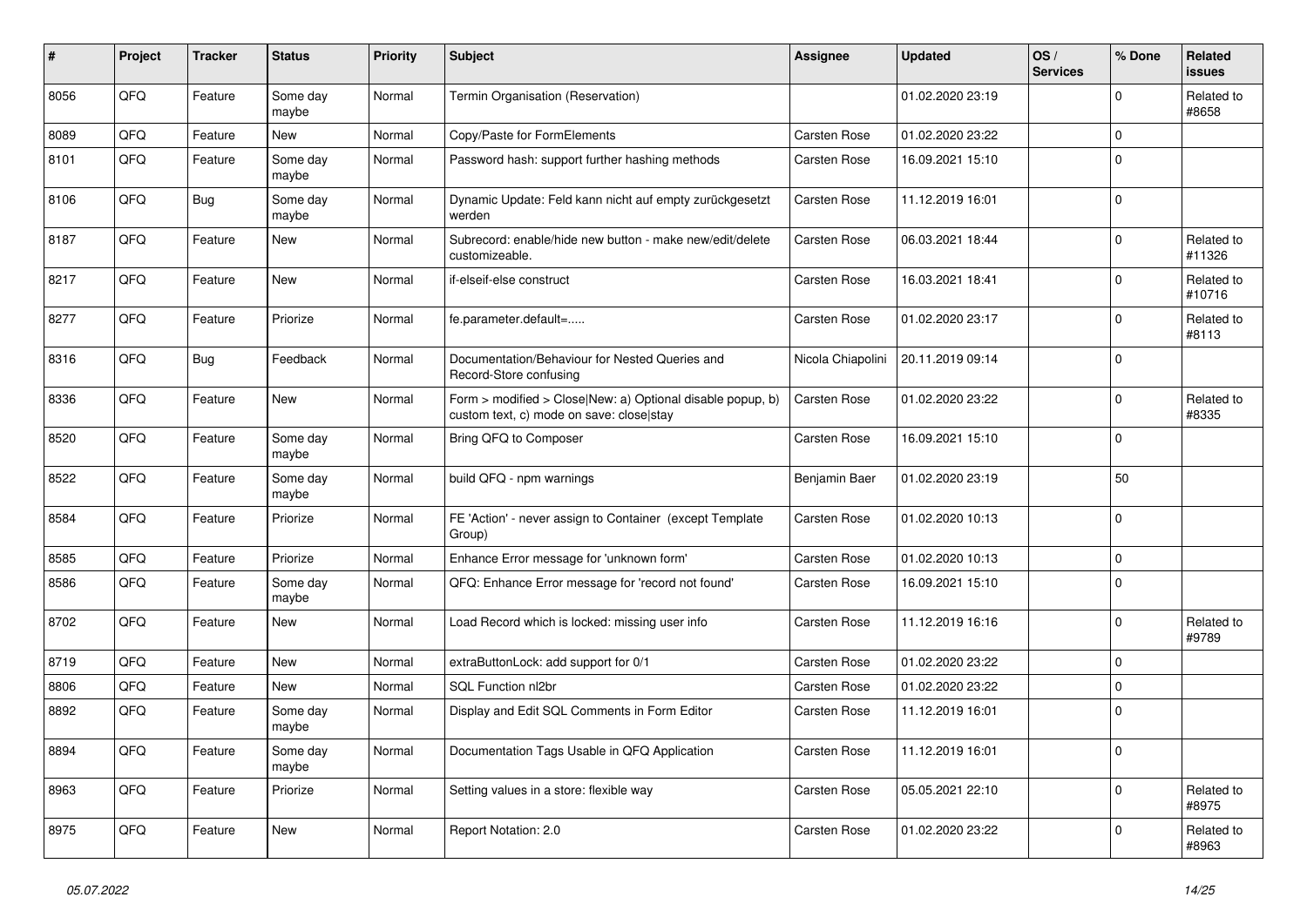| #    | Project | <b>Tracker</b> | <b>Status</b>     | <b>Priority</b> | Subject                                                                        | Assignee            | <b>Updated</b>   | OS/<br><b>Services</b> | % Done         | Related<br>issues    |
|------|---------|----------------|-------------------|-----------------|--------------------------------------------------------------------------------|---------------------|------------------|------------------------|----------------|----------------------|
| 9013 | QFQ     | <b>Bug</b>     | <b>New</b>        | Normal          | Error in Twig template not handled                                             | Carsten Rose        | 20.10.2021 13:43 |                        | $\Omega$       |                      |
| 9020 | QFQ     | <b>Bug</b>     | Some day<br>maybe | Normal          | radio mit buttonClass und dynamicUpdate lassen sich nicht<br>kombinieren       |                     | 11.12.2019 16:01 |                        | $\Omega$       |                      |
| 9024 | QFQ     | <b>Bug</b>     | Some day<br>maybe | Normal          | QFQ Einarbeitung                                                               |                     | 01.02.2020 15:56 |                        | $\mathbf 0$    |                      |
| 9077 | QFQ     | <b>Bug</b>     | New               | Normal          | typeAheadSql: report broken SQL                                                | Carsten Rose        | 29.06.2022 22:35 |                        | $\Omega$       | Related to<br>#4018  |
| 9126 | QFQ     | Bug            | Some day<br>maybe | Normal          | hidden Form elements are present in page source                                |                     | 02.01.2021 18:41 |                        | $\Omega$       |                      |
| 9127 | QFQ     | <b>Bug</b>     | New               | Normal          | Error Message: change 'roll over' color - text not readable                    | Carsten Rose        | 01.02.2020 23:22 |                        | $\Omega$       |                      |
| 9128 | QFQ     | Feature        | New               | Normal          | Error Message: not replaced variables- a) replace back to '{{'<br>b) underline | <b>Carsten Rose</b> | 01.02.2020 23:22 |                        | $\Omega$       | Related to<br>#9129  |
| 9129 | QFQ     | Feature        | New               | Normal          | sqlValidate: Message as notification, not as error                             | <b>Carsten Rose</b> | 01.02.2020 23:22 |                        | $\Omega$       | Related to<br>#9128  |
| 9130 | QFQ     | Feature        | Some day<br>maybe | Normal          | tablesorter: Automatic Row numbering / Zeilenummer                             | Benjamin Baer       | 01.02.2020 23:22 |                        | $\Omega$       |                      |
| 9135 | QFQ     | Feature        | Priorize          | Normal          | Progress Bar generic / replace old hourglass download<br>popup                 | Benjamin Baer       | 03.01.2022 07:43 |                        | $\overline{0}$ |                      |
| 9136 | QFQ     | Feature        | <b>New</b>        | Normal          | Create ZIP files with dynamic PDFs                                             | Carsten Rose        | 01.02.2020 23:22 |                        | $\Omega$       |                      |
| 9177 | QFQ     | Bug            | New               | Normal          | Bug? QFQ tries to save an action FE, which has real<br>existing column name    | Carsten Rose        | 01.02.2020 23:22 |                        | $\mathbf 0$    |                      |
| 9208 | QFQ     | Feature        | New               | Normal          | Manage 'recent' records                                                        | Carsten Rose        | 01.02.2020 23:22 |                        | $\mathbf 0$    |                      |
| 9221 | QFQ     | Feature        | <b>New</b>        | Normal          | typeAhead: Zeichenlimite ausschalten                                           | Carsten Rose        | 29.06.2022 22:36 |                        | $\Omega$       |                      |
| 9275 | QFQ     | Bug            | New               | Normal          | auteron: t3 page, which takes to long to respond, is not<br>reported properly  | Carsten Rose        | 01.02.2020 23:22 |                        | 100            |                      |
| 9281 | QFQ     | <b>Bug</b>     | Some day<br>maybe | Normal          | Allow STRICT_TRANS_TABLES                                                      | Carsten Rose        | 02.01.2021 18:43 |                        | $\mathbf 0$    |                      |
| 9317 | QFQ     | <b>Bug</b>     | New               | Normal          | FE.type=note: with dynamic show/hidden an empty label<br>causes trouble        | Carsten Rose        | 01.02.2020 23:22 |                        | 0              |                      |
| 9346 | QFQ     | Feature        | Priorize          | Normal          | beforeSave: check if an upload is given                                        | Carsten Rose        | 11.06.2021 21:18 |                        | $\mathbf 0$    |                      |
| 9348 | QFQ     | Feature        | New               | Normal          | defaultThumbnailSize: pre render thumbnails                                    | <b>Carsten Rose</b> | 12.06.2021 09:05 |                        | $\Omega$       |                      |
| 9352 | QFQ     | Feature        | New               | Normal          | FE 'Native' fire slaveld, sqlAfter, sqlIns                                     | Carsten Rose        | 01.02.2020 23:22 |                        | 0              |                      |
| 9394 | QFQ     | Feature        | Priorize          | Normal          | REST: allow for non numerical ids in get requests                              | Carsten Rose        | 05.05.2021 22:10 |                        | 0              |                      |
| 9533 | QFQ     | <b>Bug</b>     | New               | Normal          | FE.type=upload: Check in 'beforeSave' if upload is given                       | Carsten Rose        | 01.02.2020 23:22 |                        | $\mathbf 0$    | Related to<br>#11523 |
| 9535 | QFQ     | Bug            | Feedback          | Normal          | Report:  AS '_vertical' - column to wide - vertical >> rot45,<br>rot90         | Benjamin Baer       | 01.02.2020 15:56 |                        | 0              |                      |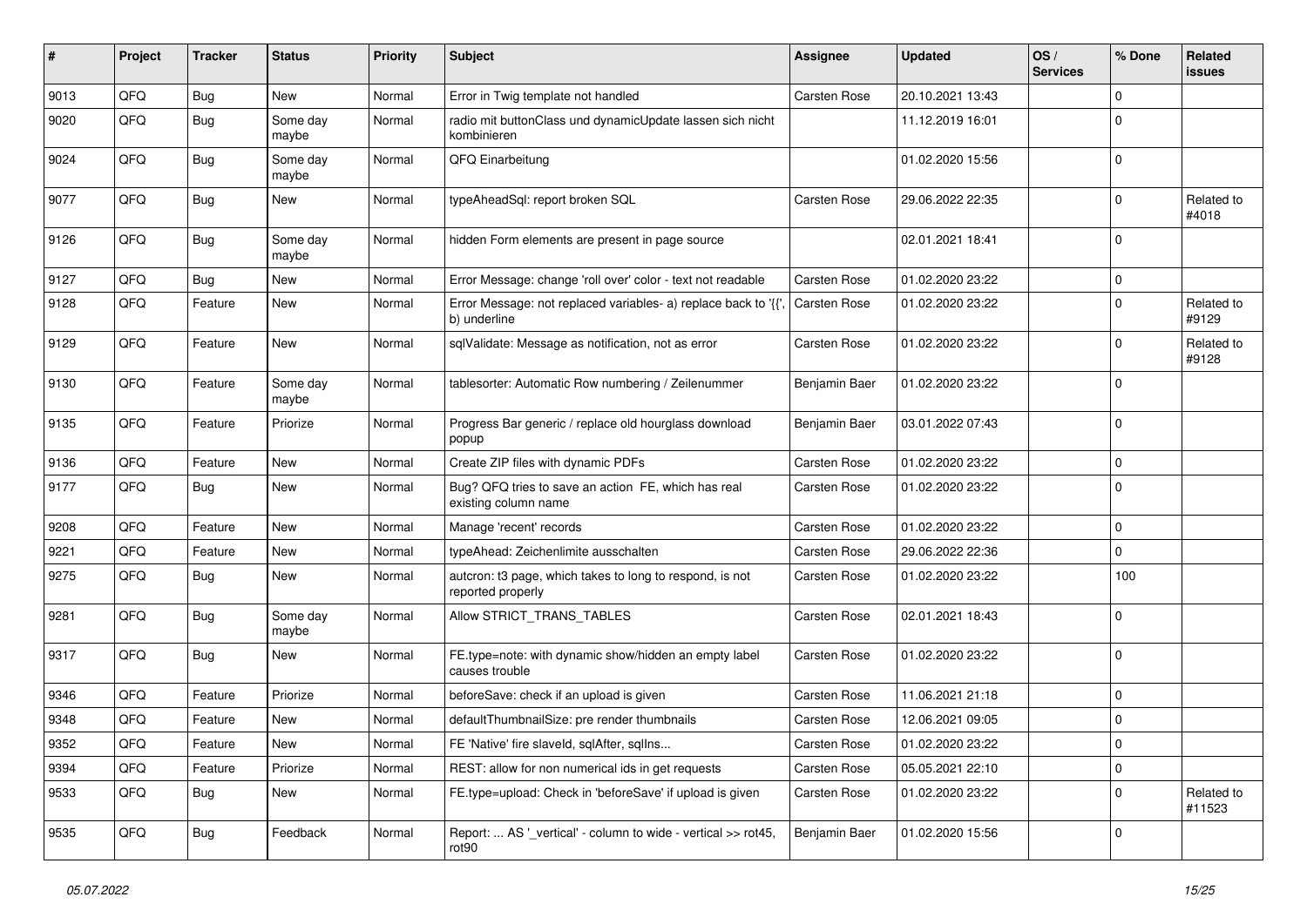| $\sharp$ | Project | <b>Tracker</b> | <b>Status</b>     | <b>Priority</b> | Subject                                                                                                                               | Assignee            | <b>Updated</b>   | OS/<br><b>Services</b> | % Done         | Related<br>issues                                                       |
|----------|---------|----------------|-------------------|-----------------|---------------------------------------------------------------------------------------------------------------------------------------|---------------------|------------------|------------------------|----------------|-------------------------------------------------------------------------|
| 9537     | QFQ     | Feature        | <b>New</b>        | Normal          | FormEditor: Edit fieldset in FrontEnd                                                                                                 | <b>Carsten Rose</b> | 01.02.2020 23:22 |                        | $\Omega$       |                                                                         |
| 9579     | QFQ     | Feature        | Some day<br>maybe | Normal          | Multiform with Process Row                                                                                                            | Carsten Rose        | 11.12.2019 16:01 |                        | $\Omega$       |                                                                         |
| 9602     | QFQ     | Feature        | New               | Normal          | Form definition as JSON                                                                                                               | <b>Carsten Rose</b> | 01.02.2020 23:21 |                        | $\mathbf 0$    | Related to<br>#9600                                                     |
| 9668     | QFQ     | Feature        | Priorize          | Normal          | Form.mode: rename 'hidden' to 'hide'                                                                                                  | Carsten Rose        | 05.05.2021 22:14 |                        | $\Omega$       | Related to<br>#6437                                                     |
| 9669     | QFQ     | <b>Bug</b>     | Some day<br>maybe | Normal          | Checkbox / Template Group: radio/checkbox visible broken<br>after 'add'                                                               | Carsten Rose        | 16.06.2021 13:47 |                        | $\Omega$       | Related to<br>#8091                                                     |
| 9691     | QFQ     | <b>Bug</b>     | In Progress       | Normal          | Checkbox: dynamic update > readonly                                                                                                   | <b>Carsten Rose</b> | 01.02.2020 23:22 |                        | 50             | Related to<br>#9834                                                     |
| 9704     | QFQ     | Feature        | Some day<br>maybe | Normal          | Thumbnails Generieren beim Splitten von PDF Files                                                                                     | Carsten Rose        | 11.12.2019 16:01 |                        | $\mathbf 0$    |                                                                         |
| 9706     | QFQ     | Feature        | New               | Normal          | Multi File Upload (hidden template group)                                                                                             | <b>Carsten Rose</b> | 01.02.2020 23:22 |                        | $\Omega$       | Related to<br>#7521,<br>Related to<br>#5562,<br>Related to<br>#13330    |
| 9707     | QFQ     | Feature        | <b>New</b>        | Normal          | SIP security: encode pageld and check pageld on decode                                                                                | <b>Carsten Rose</b> | 01.02.2020 23:22 |                        | $\overline{0}$ |                                                                         |
| 9773     | QFQ     | Bug            | New               | Normal          | form.parameter.formModeGlobal=requiredOff                                                                                             | Carsten Rose        | 01.02.2020 15:56 |                        | $\mathbf 0$    |                                                                         |
| 9777     | QFQ     | Feature        | New               | Normal          | Logging QFQ Variables                                                                                                                 | Carsten Rose        | 16.12.2019 17:17 |                        | $\Omega$       |                                                                         |
| 9781     | QFQ     | Feature        | New               | Normal          | Button: CSS class to make buttons smaller                                                                                             | Carsten Rose        | 01.02.2020 23:22 |                        | 0              |                                                                         |
| 9783     | QFQ     | Bug            | New               | Normal          | Email with special characters                                                                                                         | Carsten Rose        | 01.02.2020 23:22 |                        | $\Omega$       |                                                                         |
| 9811     | QFQ     | Feature        | New               | Normal          | Report: tag every n'th row                                                                                                            | Carsten Rose        | 01.02.2020 23:22 |                        | 0              |                                                                         |
| 9834     | QFQ     | <b>Bug</b>     | Priorize          | Normal          | Input elements with tag 'disabled' are missing on<br>form-submit: server option 'processReadOnly' broken                              | Carsten Rose        | 07.12.2021 16:43 |                        | $\Omega$       | Related to<br>#9691,<br>Related to<br>#5305, Has<br>duplicate<br>#12331 |
| 9853     | QFQ     | Feature        | New               | Normal          | Check das SQL / QFQ / Mail Logfile geschrieben wird                                                                                   |                     | 09.01.2020 11:15 |                        | $\Omega$       |                                                                         |
| 9855     | QFQ     | Bug            | New               | Normal          | <b>Required Check</b>                                                                                                                 |                     | 01.02.2020 15:56 |                        | l O            |                                                                         |
| 9862     | QFQ     | <b>Bug</b>     | Priorize          | Normal          | Failed writing to sql mail qfq.log should throw an exception                                                                          | Carsten Rose        | 01.02.2020 10:13 |                        | $\mathbf 0$    |                                                                         |
| 9898     | QFQ     | <b>Bug</b>     | Feedback          | Normal          | Formular trotz Timeout gespeichert                                                                                                    | Benjamin Baer       | 01.02.2020 15:56 |                        | $\mathbf 0$    |                                                                         |
| 9900     | QFQ     | Feature        | Priorize          | Normal          | Generic API Call: tt-content record >> JSON                                                                                           | Carsten Rose        | 01.02.2020 10:13 |                        | $\mathbf 0$    |                                                                         |
| 9927     | QFQ     | Feature        | New               | Normal          | QFQ Update: a) Update nur machen wenn BE User<br>eingeloggt ist., b) Bei Fehler genaue Meldung welcher<br>Updateschritt Probleme hat. | Carsten Rose        | 22.01.2020 12:59 |                        | 0              |                                                                         |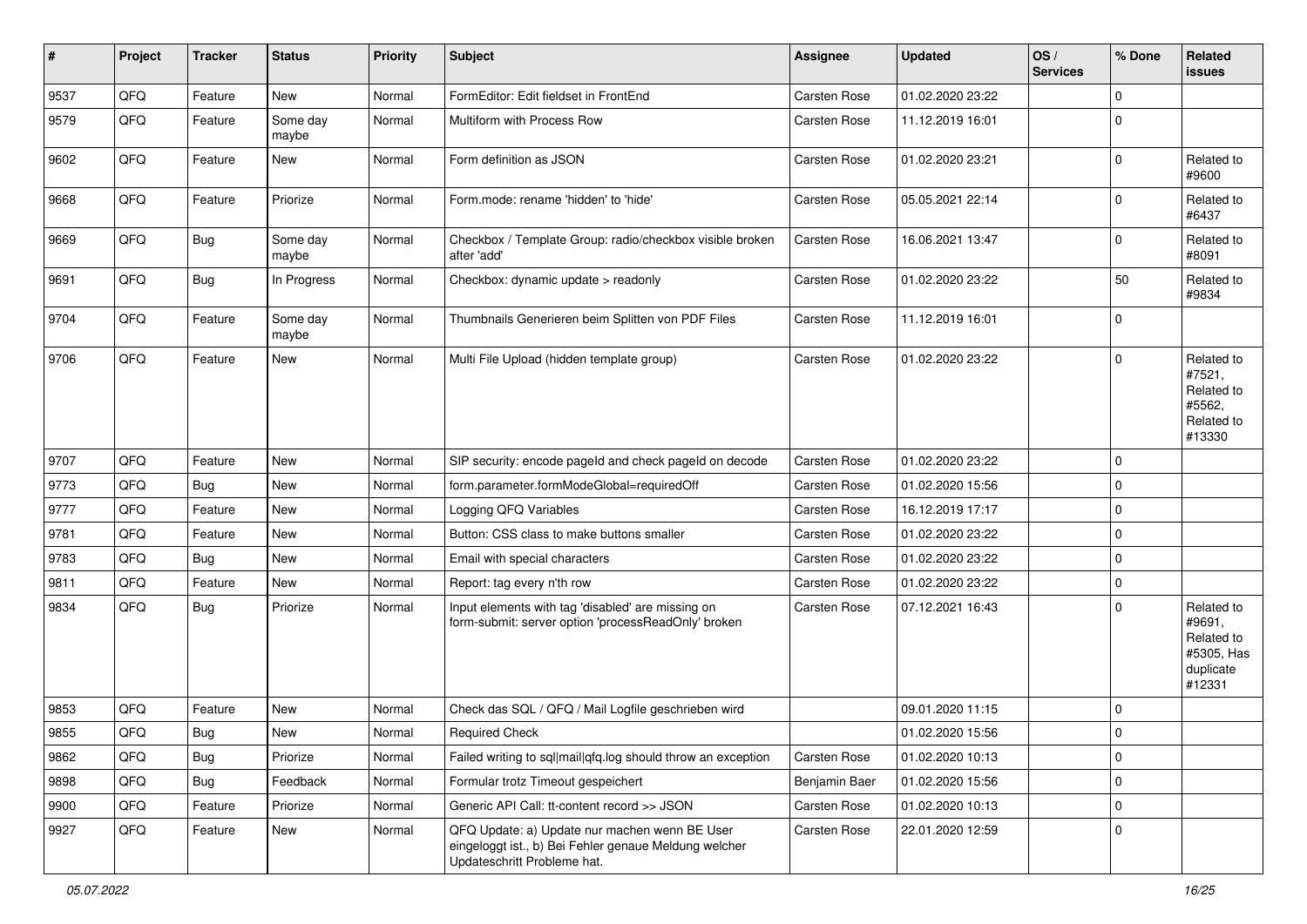| $\vert$ # | Project | <b>Tracker</b> | <b>Status</b>     | <b>Priority</b> | <b>Subject</b>                                                                                   | <b>Assignee</b>     | <b>Updated</b>   | OS/<br><b>Services</b> | % Done       | Related<br>issues                                                      |
|-----------|---------|----------------|-------------------|-----------------|--------------------------------------------------------------------------------------------------|---------------------|------------------|------------------------|--------------|------------------------------------------------------------------------|
| 9928      | QFQ     | Feature        | Priorize          | Normal          | SpecialColumnName: a) Deprecated: ' AS "_+tag "', b)<br>New: ' AS "_ <tag1><tag2>"</tag2></tag1> | <b>Carsten Rose</b> | 01.02.2020 23:17 |                        | $\mathbf{0}$ | Related to<br>#9929                                                    |
| 9947      | QFQ     | <b>Bug</b>     | Priorize          | Normal          | Unwanted error message if missing 'typeAheadSqlPrefetch'                                         | <b>Carsten Rose</b> | 01.02.2020 10:13 |                        | $\mathbf 0$  |                                                                        |
| 9958      | QFQ     | Bug            | Priorize          | Normal          | Broken subrecord query: no error message                                                         | <b>Carsten Rose</b> | 05.02.2021 15:15 |                        | $\mathbf{0}$ |                                                                        |
| 9968      | QFQ     | Feature        | Priorize          | Normal          | Tooltip in Links for Developer                                                                   | <b>Carsten Rose</b> | 01.02.2020 23:17 |                        | $\mathbf{0}$ |                                                                        |
| 9975      | QFQ     | <b>Bug</b>     | Priorize          | Normal          | Dropdown Menu: 'r:3' broken                                                                      | <b>Carsten Rose</b> | 01.02.2020 10:13 |                        | $\mathbf 0$  |                                                                        |
| 9983      | QFQ     | Feature        | <b>New</b>        | Normal          | Report Notation: new keyword 'range'                                                             | <b>Carsten Rose</b> | 01.02.2020 15:55 |                        | 0            |                                                                        |
| 10003     | QFQ     | Feature        | Priorize          | Normal          | fieldset: stronger visualize group                                                               | Benjamin Baer       | 12.02.2020 08:13 |                        | $\Omega$     |                                                                        |
| 10005     | QFQ     | Feature        | Priorize          | Normal          | Report / special column name:  AS _calendar                                                      | Carsten Rose        | 03.06.2020 17:28 |                        | 0            |                                                                        |
| 10011     | QFQ     | Feature        | Priorize          | Normal          | Offer new STORE_TYPO3 Variable 'beUser', 'beEmail'                                               | Carsten Rose        | 08.05.2021 09:51 |                        | 0            | Related to<br>#10012,<br>Related to<br>#12511                          |
| 10012     | QFQ     | Feature        | Priorize          | Normal          | redirectAllMailTo: {{beEmail:T}}                                                                 | Carsten Rose        | 08.05.2021 09:54 |                        | $\mathbf{0}$ | Related to<br>#12412,<br>Related to<br>#12413,<br>Related to<br>#10011 |
| 10013     | QFQ     | Feature        | Some day<br>maybe | Normal          | FE.typ=editor: CodeMirror                                                                        | Carsten Rose        | 08.06.2022 10:37 |                        | 0            | Related to<br>#12611,<br>Related to<br>#12490,<br>Related to<br>#7732  |
| 10014     | QFQ     | Feature        | <b>New</b>        | Normal          | Manual.rst: describe behaviour and process order of<br>fillStoreVar, slaveId, sqlBefore,         | Carsten Rose        | 01.02.2020 22:31 |                        | $\Omega$     |                                                                        |
| 10015     | QFQ     | Feature        | Priorize          | Normal          | Monospace in Textarea                                                                            | Carsten Rose        | 03.02.2020 13:40 |                        | $\mathbf 0$  |                                                                        |
| 10080     | QFQ     | Feature        | New               | Normal          | Popup on 'save' / 'close': configure dialog (answer<br>yes/no/cancle/)                           | Carsten Rose        | 28.03.2021 20:52 |                        | 0            | Is duplicate<br>of #12262                                              |
| 10082     | QFQ     | Bug            | New               | Normal          | FE.type=SELECT - 'sanatize' Class                                                                | Carsten Rose        | 07.05.2020 09:36 |                        | $\mathbf{0}$ | Related to<br>#10081                                                   |
| 10095     | QFQ     | Feature        | Some day<br>maybe | Normal          | Generic Gitlab Integration into QFQ                                                              | <b>Carsten Rose</b> | 16.09.2021 15:10 |                        | $\mathbf{0}$ |                                                                        |
| 10115     | QFQ     | Feature        | <b>New</b>        | Normal          | TypeAhead: static list                                                                           | Carsten Rose        | 26.02.2020 16:42 |                        | 100          |                                                                        |
| 10116     | QFQ     | Feature        | Some day<br>maybe | Normal          | TypeAhead: Tag - show inside 'input' element                                                     | Carsten Rose        | 16.09.2021 15:09 |                        | $\mathbf 0$  |                                                                        |
| 10119     | QFQ     | Feature        | <b>New</b>        | Normal          | Dropdown (selectlist) & Type Ahead: format and catagorize<br>list                                | Carsten Rose        | 07.05.2020 09:36 |                        | $\Omega$     |                                                                        |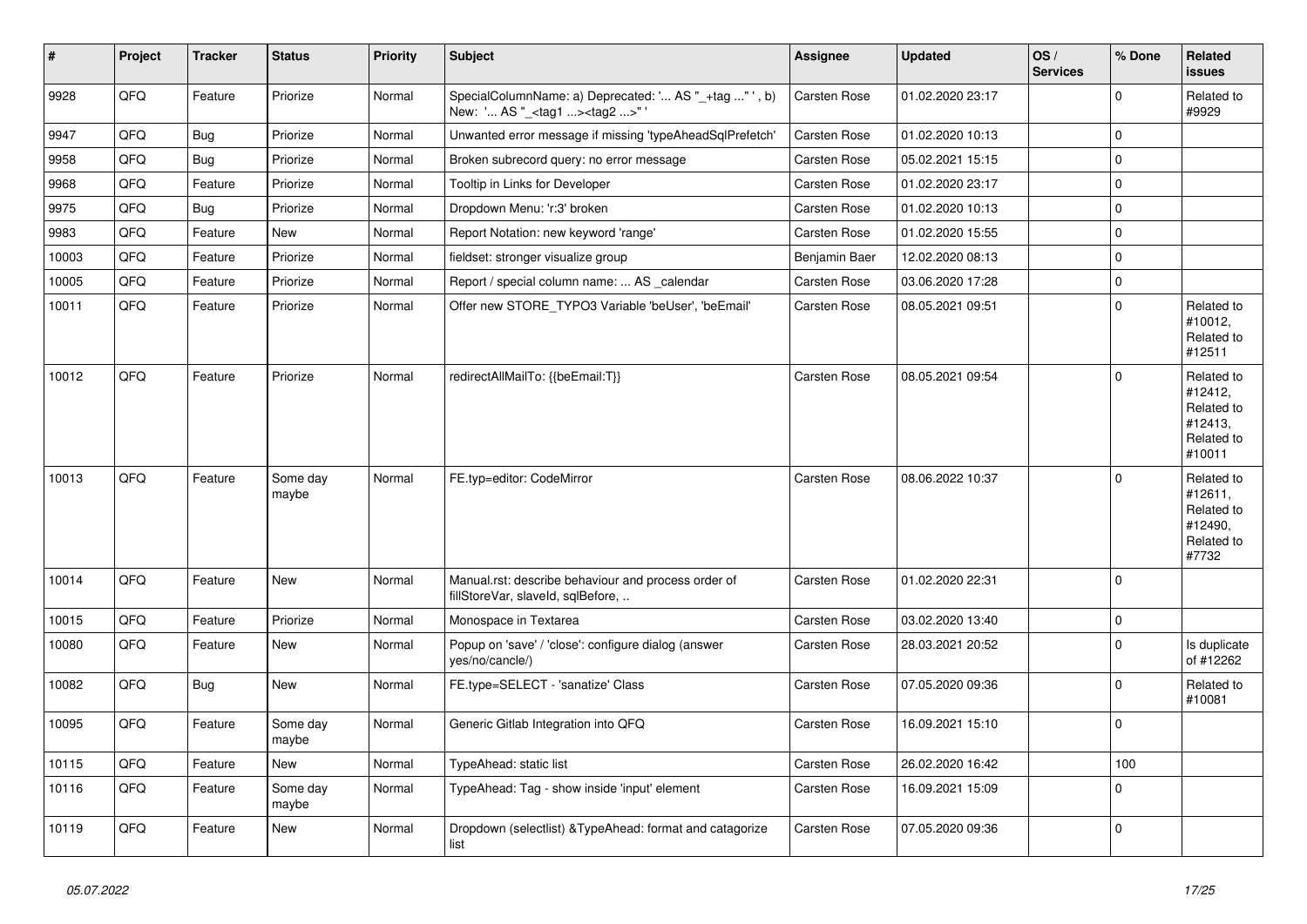| $\vert$ # | Project | <b>Tracker</b> | <b>Status</b>     | <b>Priority</b> | <b>Subject</b>                                                                      | Assignee            | <b>Updated</b>   | OS/<br><b>Services</b> | % Done         | <b>Related</b><br>issues                                             |
|-----------|---------|----------------|-------------------|-----------------|-------------------------------------------------------------------------------------|---------------------|------------------|------------------------|----------------|----------------------------------------------------------------------|
| 10124     | QFQ     | Feature        | Feedback          | Normal          | qfq AAI-Login                                                                       | Karin Niffeler      | 07.05.2020 09:36 |                        | $\Omega$       |                                                                      |
| 10322     | QFQ     | <b>Bug</b>     | New               | Normal          | FormElement / Radio: missing column 'enum' >> FE not<br>reported                    | Carsten Rose        | 07.05.2020 09:37 |                        | $\Omega$       |                                                                      |
| 10324     | QFQ     | <b>Bug</b>     | New               | Normal          | Excel Export mit Template funktioniert nur, wenn Template<br>vor uid kommt          |                     | 30.03.2020 11:20 |                        | $\Omega$       | Related to<br>#10257                                                 |
| 10345     | QFQ     | Feature        | <b>New</b>        | Normal          | Templates - Patterns QFQ Style                                                      |                     | 03.05.2021 21:01 |                        | $\Omega$       | Related to<br>#10713                                                 |
| 10384     | QFQ     | Feature        | <b>New</b>        | Normal          | Parameter Exchange QFQ Instances                                                    |                     | 07.05.2020 09:38 |                        | 0              |                                                                      |
| 10443     | QFQ     | Feature        | In Progress       | Normal          | Konzept_api / _live                                                                 | <b>Carsten Rose</b> | 07.05.2020 09:39 |                        | $\mathbf 0$    |                                                                      |
| 10463     | QFQ     | Feature        | New               | Normal          | Report link: expliztes setzen von HTML Tags (Bedarf fuer<br>'data-selenium' & 'id') | Enis Nuredini       | 23.03.2022 09:23 |                        | $\overline{0}$ | Related to<br>#7648                                                  |
| 10569     | QFQ     | Feature        | Priorize          | Normal          | link _blank more safe                                                               | Enis Nuredini       | 25.03.2022 12:44 |                        | $\mathbf 0$    |                                                                      |
| 10588     | QFQ     | Bug            | New               | Normal          | typeahed Tag: Doku anpassen                                                         | Carsten Rose        | 12.11.2020 23:45 |                        | $\Omega$       |                                                                      |
| 10593     | QFQ     | Feature        | New               | Normal          | label2: text behind input element                                                   | Carsten Rose        | 16.05.2020 10:57 |                        | $\Omega$       |                                                                      |
| 10658     | QFQ     | <b>Bug</b>     | <b>New</b>        | Normal          | processReadOnly broken                                                              | Carsten Rose        | 27.05.2020 17:55 |                        | $\mathbf 0$    |                                                                      |
| 10661     | QFQ     | Bug            | In Progress       | Normal          | Typo3 Warnungen                                                                     | Carsten Rose        | 07.09.2021 13:23 |                        | $\Omega$       | Related to<br>#12440                                                 |
| 10704     | QFQ     | Bug            | New               | Normal          | wkhtml problem rendering fullCalendar.js / fabric.js >><br>successor: puppeteer     | Carsten Rose        | 12.11.2020 23:45 |                        | $\Omega$       | Related to<br>#5024,<br>Related to<br>#4650,<br>Related to<br>#10715 |
| 10714     | QFQ     | Feature        | New               | Normal          | multi Table Form                                                                    | Carsten Rose        | 16.03.2021 18:44 |                        | $\Omega$       |                                                                      |
| 10716     | QFQ     | Feature        | Some day<br>maybe | Normal          | Business Logic mit Externen Skripten                                                | Carsten Rose        | 16.09.2021 15:10 |                        | 0              | Related to<br>#10713,<br>Related to<br>#8217                         |
| 10738     | QFQ     | Feature        | Some day<br>maybe | Normal          | CORS headers for external API requests                                              |                     | 10.06.2020 14:00 |                        | $\overline{0}$ |                                                                      |
| 10745     | QFQ     | Feature        | Some day<br>maybe | Normal          | <b>Tablesorter Excel Export</b>                                                     | Carsten Rose        | 16.09.2021 15:09 |                        | $\Omega$       |                                                                      |
| 10759     | QFQ     | Bug            | <b>New</b>        | Normal          | emptyMeansNull - Feld falsch aktualisiert                                           |                     | 12.11.2020 23:45 |                        | 0              |                                                                      |
| 10763     | QFQ     | Feature        | New               | Normal          | form accessed and submitted despite logout?                                         |                     | 16.06.2020 11:43 |                        | $\Omega$       |                                                                      |
| 10782     | QFQ     | Feature        | Feedback          | Normal          | Tiny MCE: Image Upload                                                              | Enis Nuredini       | 16.05.2022 23:16 |                        | $\Omega$       | Related to<br>#12452                                                 |
| 10793     | QFQ     | Feature        | In Progress       | Normal          | <b>Update NPM Packages</b>                                                          | Carsten Rose        | 07.09.2021 13:25 |                        | 30             |                                                                      |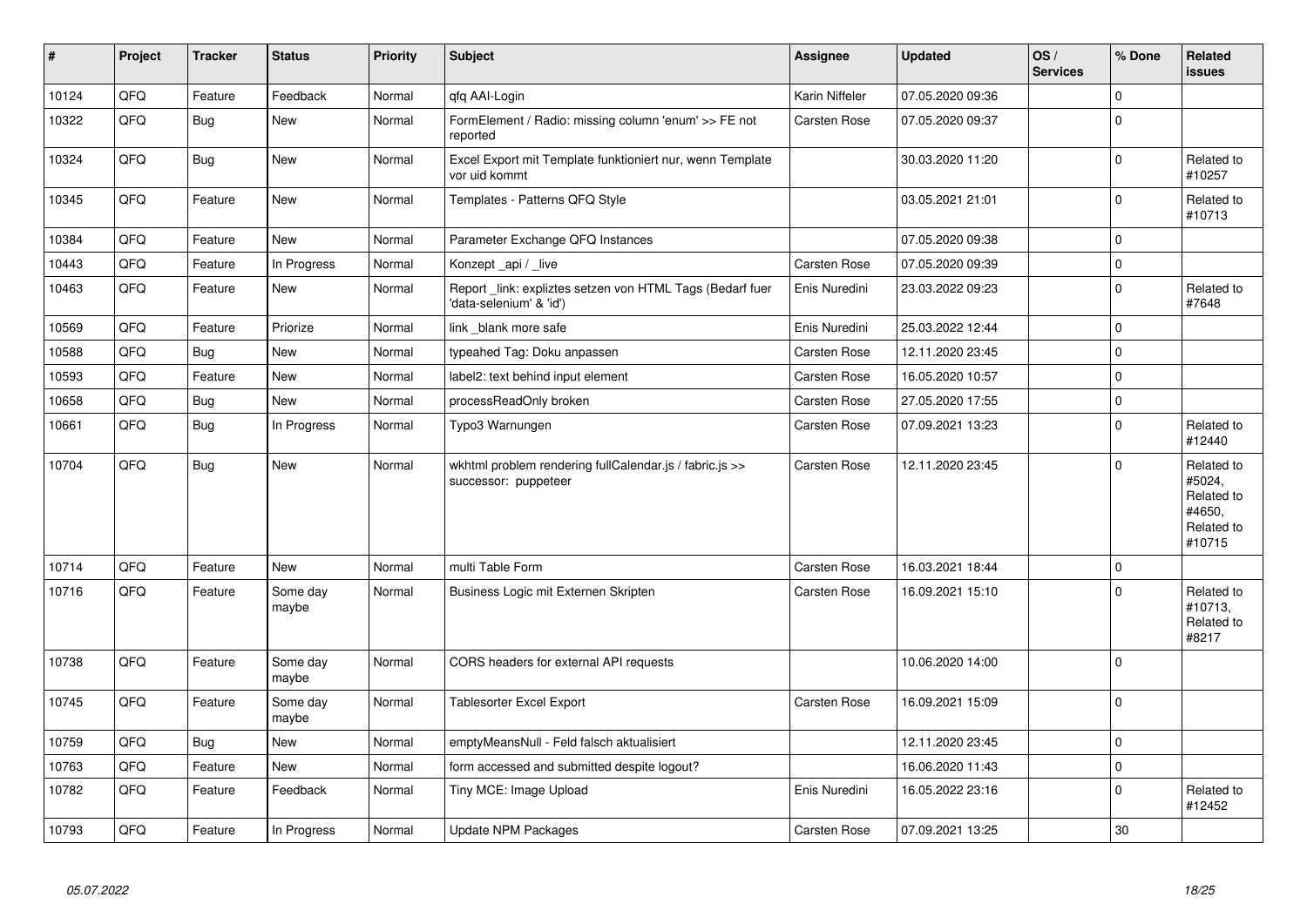| ∦     | Project | <b>Tracker</b> | <b>Status</b>     | <b>Priority</b> | <b>Subject</b>                                                                      | Assignee        | <b>Updated</b>   | OS/<br><b>Services</b> | % Done      | Related<br>issues                                                                                                              |
|-------|---------|----------------|-------------------|-----------------|-------------------------------------------------------------------------------------|-----------------|------------------|------------------------|-------------|--------------------------------------------------------------------------------------------------------------------------------|
| 10819 | QFQ     | Feature        | New               | Normal          | Persistent SIP - second try                                                         | Carsten Rose    | 29.06.2020 23:02 |                        | $\Omega$    | Related to<br>#6261                                                                                                            |
| 10874 | QFQ     | Feature        | New               | Normal          | Erstellen eines Foreign Keys in der Tabelle "FormElement"                           |                 | 13.07.2020 10:11 |                        | $\mathbf 0$ |                                                                                                                                |
| 10890 | QFQ     | Bug            | New               | Normal          | AutoCron hangs                                                                      |                 | 20.07.2020 13:56 |                        | $\mathbf 0$ |                                                                                                                                |
| 10937 | QFQ     | Bug            | New               | Normal          | Fehler mit abhängigen Select- Feldern beim Positionieren                            | Carsten Rose    | 12.11.2020 23:45 |                        | $\mathbf 0$ |                                                                                                                                |
| 10976 | QFQ     | Feature        | New               | Normal          | Excel Export Verbesserungen                                                         | Carsten Rose    | 06.08.2020 10:56 |                        | 0           |                                                                                                                                |
| 10979 | QFQ     | Feature        | New               | Normal          | Ajax Calls an API - dataReport                                                      | Carsten Rose    | 11.05.2022 12:15 |                        | $\mathbf 0$ |                                                                                                                                |
| 10996 | QFQ     | Feature        | New               | Normal          | Download video via sip: no seek                                                     | Carsten Rose    | 12.08.2020 14:18 |                        | $\mathbf 0$ |                                                                                                                                |
| 11036 | QFQ     | Feature        | Some day<br>maybe | Normal          | inline report editor permissions                                                    | Carsten Rose    | 16.09.2021 15:09 |                        | $\mathbf 0$ | Related to<br>#11323                                                                                                           |
| 11076 | QFQ     | Feature        | In Progress       | Normal          | SELECT  AS _websocket                                                               | Carsten Rose    | 30.08.2020 17:49 |                        | $\mathbf 0$ |                                                                                                                                |
| 11080 | QFQ     | Feature        | <b>New</b>        | Normal          | Send MQTT messages                                                                  | Carsten Rose    | 29.08.2020 19:49 |                        | $\Omega$    |                                                                                                                                |
| 11217 | QFQ     | Feature        | Some day<br>maybe | Normal          | <b>Extend Script Functionality</b>                                                  | Carsten Rose    | 16.09.2021 15:10 |                        | $\Omega$    |                                                                                                                                |
| 11239 | QFQ     | <b>Bug</b>     | <b>New</b>        | Normal          | Radiobutton (plain): horizontales Rendern abhängig vom<br>Datentyp in der Datenbank | Carsten Rose    | 30.09.2020 18:37 |                        | 0           |                                                                                                                                |
| 11320 | QFQ     | Feature        | Priorize          | Normal          | Typo3 Version 10 support                                                            | Carsten Rose    | 05.05.2021 22:09 |                        | 0           |                                                                                                                                |
| 11322 | QFQ     | Feature        | Some day<br>maybe | Normal          | Form Element JSON - (multiline parameter field)                                     | Carsten Rose    | 16.09.2021 15:10 |                        | $\Omega$    |                                                                                                                                |
| 11323 | QFQ     | Feature        | Some day<br>maybe | Normal          | Report Frontend Editor Modal + Codemirror                                           | Carsten Rose    | 16.09.2021 15:10 |                        | $\mathbf 0$ | Related to<br>#11036                                                                                                           |
| 11347 | QFQ     | <b>Bug</b>     | Feedback          | Normal          | If Bedingungen funktionieren nicht korrekt                                          | Christoph Fuchs | 21.03.2021 20:37 |                        | $\mathbf 0$ |                                                                                                                                |
| 11460 | QFQ     | Feature        | New               | Normal          | Easier creation of changelog: gitchangelog                                          | Carsten Rose    | 12.06.2021 10:20 |                        | $\Omega$    | Related to<br>#13467                                                                                                           |
| 11504 | QFQ     | Feature        | New               | Normal          | Dynamic Update: Button text update for 'Save',' Close' &<br>'Delete'                | Carsten Rose    | 12.11.2020 23:44 |                        | 0           |                                                                                                                                |
| 11516 | QFQ     | Feature        | <b>New</b>        | Normal          | Multi Page Form (Previous/Next Buttons)                                             | Carsten Rose    | 16.03.2021 17:52 |                        | $\mathbf 0$ |                                                                                                                                |
| 11517 | QFQ     | <b>Bug</b>     | In Progress       | Normal          | extraButtonInfo Broken for multiple FormElements                                    | Carsten Rose    | 12.05.2022 13:12 |                        | $\Omega$    | Related to<br>#7890,<br>Related to<br>#3811, Has<br>duplicate<br>#10905, Has<br>duplicate<br>#10553, Has<br>duplicate<br>#6779 |
| 11522 | QFQ     | <b>Bug</b>     | New               | Normal          | Aus/Einblenden von Reitern                                                          |                 | 13.11.2020 14:58 |                        | 0           |                                                                                                                                |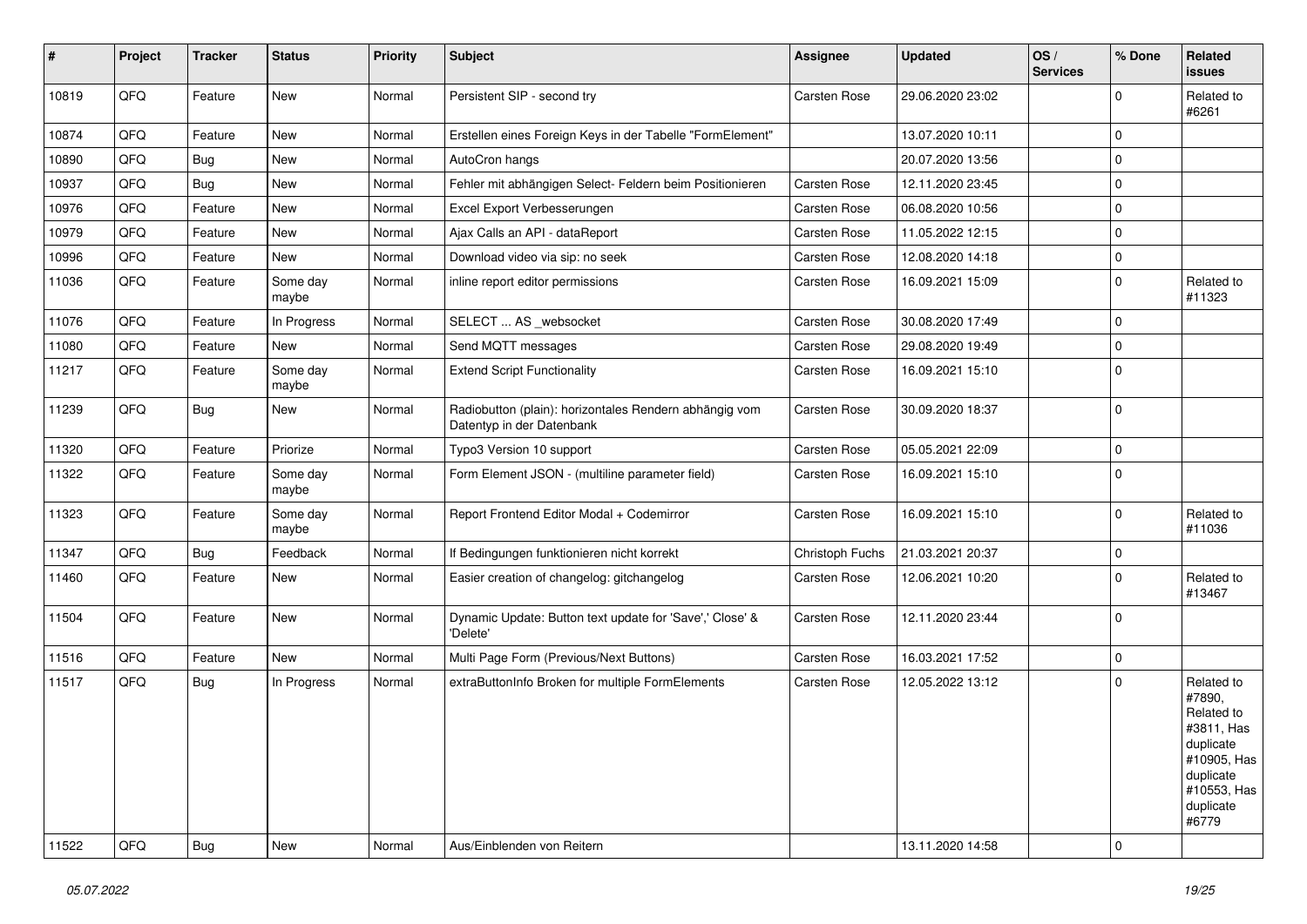| #     | <b>Project</b> | <b>Tracker</b> | <b>Status</b> | <b>Priority</b> | <b>Subject</b>                                                                                       | Assignee                                               | <b>Updated</b>   | OS/<br><b>Services</b> | % Done      | Related<br><b>issues</b>                     |                      |
|-------|----------------|----------------|---------------|-----------------|------------------------------------------------------------------------------------------------------|--------------------------------------------------------|------------------|------------------------|-------------|----------------------------------------------|----------------------|
| 11523 | QFQ            | Feature        | New           | Normal          | Mit dynamic Update erkennen, ob Upload gemacht wurde                                                 | Carsten Rose                                           | 13.11.2020 15:07 |                        | $\Omega$    | Related to<br>#9533                          |                      |
| 11534 | QFQ            | Feature        | New           | Normal          | Report: Action on selected rows - Table batchprocessing<br>feature                                   |                                                        | 18.11.2020 08:15 |                        | $\Omega$    |                                              |                      |
| 11535 | QFQ            | Feature        | <b>New</b>    | Normal          | Ability to create SQL columns in frontend QFQ forms                                                  |                                                        | 17.11.2020 12:11 |                        | l O         |                                              |                      |
| 11667 | QFQ            | <b>Bug</b>     | <b>New</b>    | Normal          | MySQL mariadb-server-10.3: Incorrect datetime value                                                  | Carsten Rose                                           | 03.05.2021 20:48 |                        | $\Omega$    |                                              |                      |
| 11668 | QFQ            | Bug            | New           | Normal          | Play function.sql - problem with mysql                                                               | Carsten Rose                                           | 03.05.2021 20:48 |                        | $\Omega$    |                                              |                      |
| 11695 | QFQ            | <b>Bug</b>     | <b>New</b>    | Normal          | MultiForm required FE Error                                                                          | Carsten Rose                                           | 04.12.2020 13:34 |                        | I٥          |                                              |                      |
| 11702 | QFQ            | Feature        | New           | Normal          | HTML Special Char makes no sense for 'allbut' if '&' is<br>forbidden                                 | <b>Carsten Rose</b>                                    | 07.12.2021 16:35 |                        | $\Omega$    | Related to<br>#5112,<br>Related to<br>#14320 |                      |
| 11715 | QFQ            | Bug            | <b>New</b>    | Normal          | acceptZeroAsRequired and requiredOffButMark do not<br>coincide                                       |                                                        | 08.12.2020 12:13 |                        | I٥          |                                              |                      |
| 11716 | QFQ            | Feature        | <b>New</b>    | Normal          | Form an beliebiger Stelle im Report anzeigen                                                         |                                                        | 09.12.2020 09:47 |                        | l O         |                                              |                      |
| 11747 | QFQ            | Feature        | <b>New</b>    | Normal          | Maintenance Page with Redirect                                                                       | Carsten Rose                                           | 03.05.2021 20:47 |                        | $\Omega$    | Related to<br>#11741                         |                      |
| 11752 | QFQ            | Bug            | <b>New</b>    | Normal          | checkbox renders multiple input elements with same name                                              | Carsten Rose                                           | 17.12.2020 14:58 |                        | l 0         | Related to<br>#11750                         |                      |
| 11775 | QFQ            | Feature        | <b>New</b>    | Normal          | Subrecord Tooltip pro Feld                                                                           | Carsten Rose                                           | 18.12.2020 15:22 |                        | $\Omega$    | Related to<br>#11955                         |                      |
| 11892 | QFQ            | Feature        | New           | Normal          | tablesorter: columns with links are hard to order - new<br>qualifier 'Y: <ord>'</ord>                | Enis Nuredini                                          | 23.03.2022 09:22 |                        | l 0         |                                              |                      |
| 11955 | QFQ            | Feature        | <b>New</b>    | Normal          | subrecord: new title option to set <th> attributes - e.g. to<br/>customize tablesorter options.</th> | attributes - e.g. to<br>customize tablesorter options. | Carsten Rose     | 03.05.2021 20:47       |             | $\Omega$                                     | Related to<br>#11775 |
| 11980 | QFQ            | Feature        | In Progress   | Normal          | protected verzeichnis MUSS geschützt werden                                                          | Carsten Rose                                           | 07.09.2021 13:30 |                        | $\mathbf 0$ |                                              |                      |
| 12023 | QFQ            | Feature        | <b>New</b>    | Normal          | MySQL Stored Precdure: QDECODESPECIALCHAR()                                                          | Carsten Rose                                           | 16.02.2021 11:16 |                        | $\Omega$    | Related to<br>#12022                         |                      |
| 12024 | QFQ            | Feature        | <b>New</b>    | Normal          | Excel Export: text columns by default decode<br>htmlspeciachar()                                     | Carsten Rose                                           | 17.02.2021 23:55 |                        | $\Omega$    | Related to<br>#12022                         |                      |
| 12038 | QFQ            | Feature        | New           | Normal          | a) STORE_VAR: filenameOnlyStripUniq, b) SP:<br>QSTRIPUNIQ()                                          |                                                        | 17.02.2021 23:55 |                        | I٥          |                                              |                      |
| 12039 | QFQ            | Feature        | <b>New</b>    | Normal          | Missing htmlSpecialChar() in pre processing on form submit                                           |                                                        | 18.02.2021 00:09 |                        | $\Omega$    | Related to<br>#14320                         |                      |
| 12040 | QFQ            | Bug            | <b>New</b>    | Normal          | FE Mode 'hidden' für zwei FEs auf einer Zeile                                                        | <b>Carsten Rose</b>                                    | 18.02.2021 10:13 |                        | I٥          |                                              |                      |
| 12045 | QFQ            | Bug            | New           | Normal          | templateGroup afterSave FE: Aufruf ohne<br>sqlHonorFormElements funktioniert nicht                   | Carsten Rose                                           | 18.02.2021 16:33 |                        | I٥          |                                              |                      |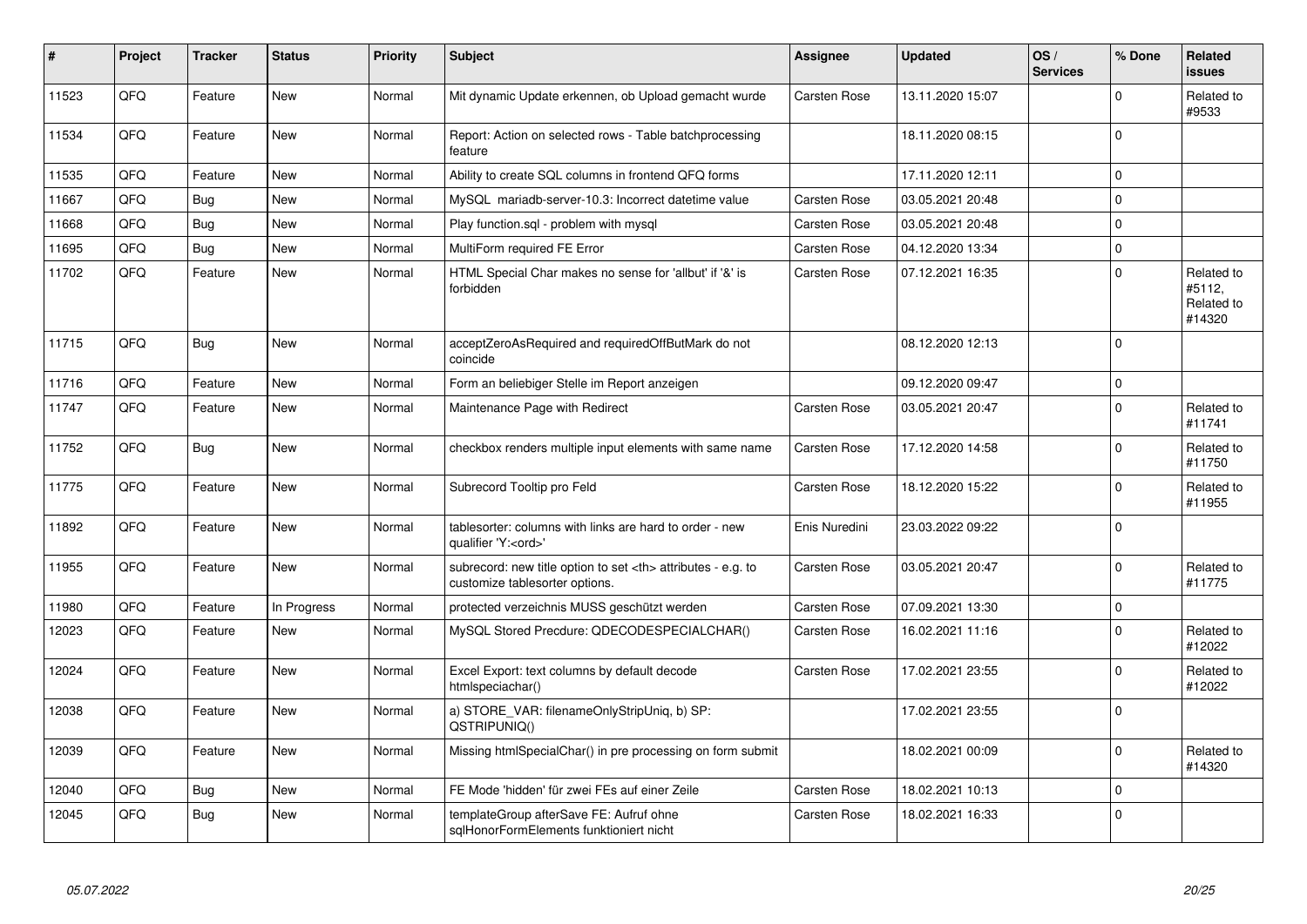| ∦     | Project    | <b>Tracker</b> | <b>Status</b>     | <b>Priority</b> | Subject                                                                                                        | <b>Assignee</b>     | <b>Updated</b>   | OS/<br><b>Services</b> | % Done      | Related<br>issues                                                           |
|-------|------------|----------------|-------------------|-----------------|----------------------------------------------------------------------------------------------------------------|---------------------|------------------|------------------------|-------------|-----------------------------------------------------------------------------|
| 12109 | QFQ        | Feature        | New               | Normal          | Donwload Link: Plain, SIP, Persistent Link, Peristent SIP -<br>new notation                                    | <b>Carsten Rose</b> | 03.05.2021 20:45 |                        | 0           | Related to<br>#12085                                                        |
| 12119 | QFQ        | Feature        | <b>New</b>        | Normal          | AS paged: error message missing if there ist no 'r' argument.                                                  | <b>Carsten Rose</b> | 03.05.2021 20:51 |                        | 0           |                                                                             |
| 12133 | QFQ        | <b>Bug</b>     | New               | Normal          | NPM, phpSpreadSheet aktualisieren                                                                              | Carsten Rose        | 15.03.2021 09:04 |                        | $\mathbf 0$ |                                                                             |
| 12135 | QFQ        | Feature        | <b>New</b>        | Normal          | Subrecord: Notiz                                                                                               |                     | 24.04.2021 16:58 |                        | 0           |                                                                             |
| 12146 | QFQ        | Feature        | <b>New</b>        | Normal          | Autocron Job: Anzeigen wann der naechste Job ausgefuehrt<br>wird, resp das er nicht ausgefuehrt wird           | <b>Carsten Rose</b> | 15.03.2021 15:23 |                        | $\mathbf 0$ |                                                                             |
| 12156 | QFQ        | Feature        | <b>New</b>        | Normal          | Form: Optional disable 'leave page'                                                                            |                     | 03.05.2021 20:45 |                        | $\mathbf 0$ |                                                                             |
| 12162 | QFQ        | Feature        | <b>New</b>        | Normal          | FE.type=sendmail: personalized mailing (several mails) via<br>template                                         | Carsten Rose        | 03.05.2021 20:45 |                        | $\mathbf 0$ |                                                                             |
| 12163 | QFQ        | Feature        | <b>New</b>        | Normal          | Checkbox: table wrap                                                                                           | Carsten Rose        | 03.05.2021 20:51 |                        | $\mathbf 0$ |                                                                             |
| 12187 | QFQ        | Bug            | <b>New</b>        | Normal          | Trigger FormAsFile() via Report: probably problem with multi<br>DB setup                                       | <b>Carsten Rose</b> | 20.03.2021 21:20 |                        | $\mathbf 0$ |                                                                             |
| 12262 | QFQ        | Feature        | ToDo              | Normal          | Form buttons on top: more customable                                                                           | Enis Nuredini       | 17.06.2022 10:44 |                        | $\mathbf 0$ | Related to<br>#13945, Has<br>duplicate<br>#4046, Has<br>duplicate<br>#10080 |
| 12269 | QFQ        | Feature        | <b>New</b>        | Normal          | 2FA - Login                                                                                                    | <b>Carsten Rose</b> | 03.05.2021 20:45 |                        | $\mathbf 0$ |                                                                             |
| 12315 | QFQ        | Feature        | Some day<br>maybe | Normal          | Form History (Diffs) / Backups                                                                                 | Carsten Rose        | 16.09.2021 15:10 |                        | $\mathbf 0$ |                                                                             |
| 12325 | QFQ        | <b>Bug</b>     | Priorize          | Normal          | MultiDB form.dblndex not working for report syntax                                                             | Carsten Rose        | 07.09.2021 13:37 |                        | $\mathbf 0$ | Related to<br>#12145,<br>Related to<br>#12314                               |
| 12327 | QFQ        | <b>Bug</b>     | <b>New</b>        | Normal          | Copy to clipboard: Glyphicon can not be changed                                                                | <b>Carsten Rose</b> | 27.12.2021 17:59 |                        | $\mathbf 0$ |                                                                             |
| 12330 | QFQ        | Feature        | New               | Normal          | Copy to input field / text area / TinyMCE                                                                      | Carsten Rose        | 07.04.2021 09:01 |                        | 0           |                                                                             |
| 12337 | QFQ        | Feature        | Some day<br>maybe | Normal          | Database.php: better caching                                                                                   | Carsten Rose        | 16.09.2021 15:10 |                        | $\Omega$    |                                                                             |
| 12400 | QFQ        | Feature        | New               | Normal          | Tutorial ist in QFQ Doku, Wird in der Suche gefunden, es<br>gibt aber kein Menupunkt - Inhalt ueberpruefen     | Carsten Rose        | 03.05.2021 20:45 |                        | $\mathbf 0$ |                                                                             |
| 12412 | <b>QFQ</b> | Feature        | New               | Normal          | Action/Escape qualifier 'e' (empty), '0': if given, an empty<br>string (or '0') will be treated as 'not found' | Carsten Rose        | 08.05.2021 09:40 |                        | 0           | Related to<br>#12413,<br>Related to<br>#10012                               |
| 12413 | QFQ        | Feature        | New               | Normal          | STORE_TYPO3: enhance for {{be_users.email:T}},<br>{{fe_users.email:T}}                                         | Carsten Rose        | 03.05.2021 20:45 |                        | 0           | Related to<br>#12412,<br>Related to<br>#10012                               |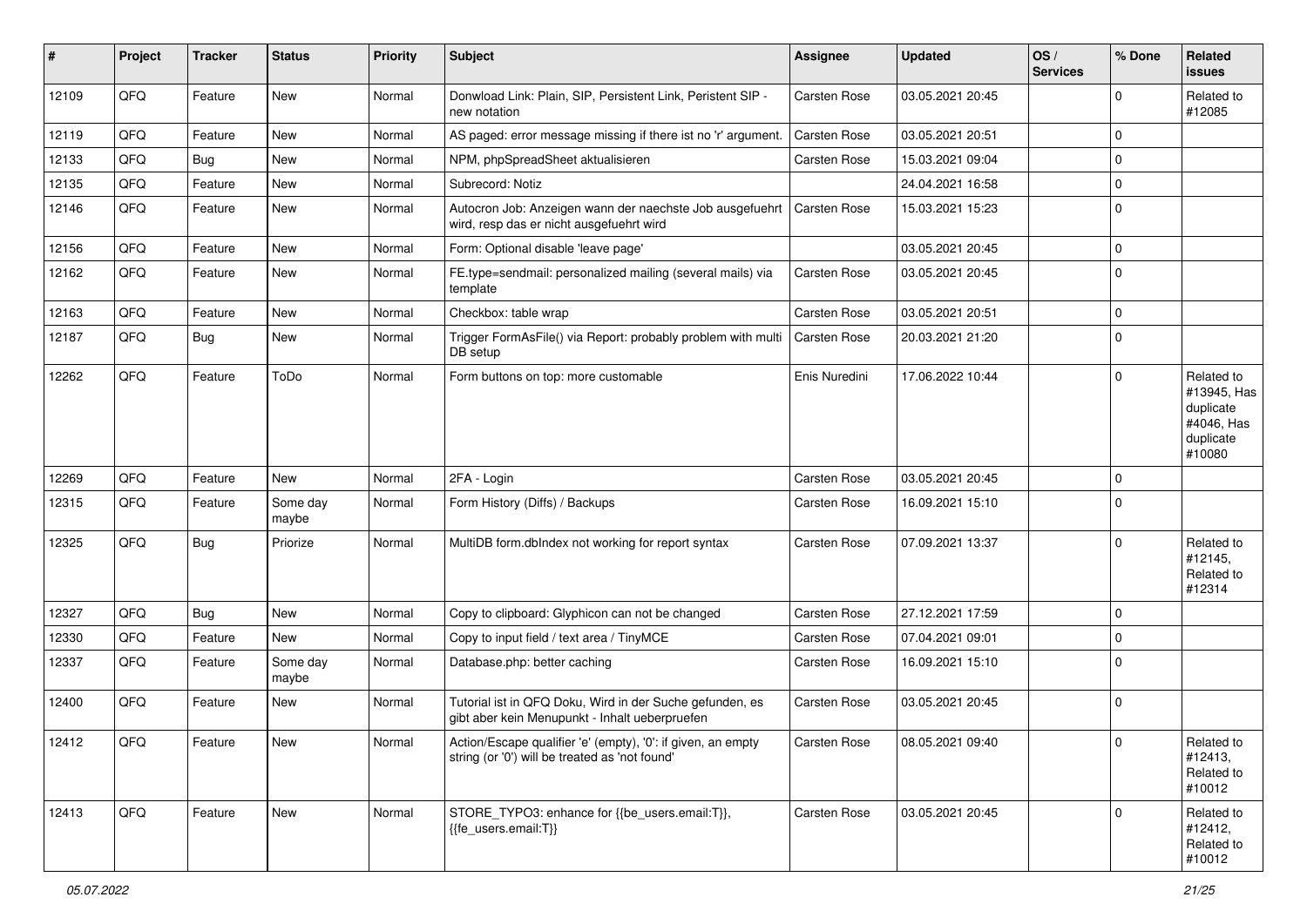| ∦     | Project | <b>Tracker</b> | <b>Status</b> | <b>Priority</b> | <b>Subject</b>                                                                                                                                      | Assignee            | <b>Updated</b>   | OS/<br><b>Services</b> | % Done      | <b>Related</b><br>issues                                               |
|-------|---------|----------------|---------------|-----------------|-----------------------------------------------------------------------------------------------------------------------------------------------------|---------------------|------------------|------------------------|-------------|------------------------------------------------------------------------|
| 12439 | QFQ     | Feature        | In Progress   | Normal          | TinyMCE Paste from Word & Character Count/Limit                                                                                                     | Carsten Rose        | 05.05.2021 22:15 |                        | $\Omega$    |                                                                        |
| 12440 | QFQ     | Feature        | In Progress   | Normal          | Typo3 V10 upgrade (durchfuehren und testen)                                                                                                         | Carsten Rose        | 21.03.2022 09:53 |                        | 50          | Related to<br>#12357,<br>Related to<br>#12067,<br>Related to<br>#10661 |
| 12452 | QFQ     | Feature        | Priorize      | Normal          | BaseURL: alsways with '/' at the end                                                                                                                | Carsten Rose        | 19.06.2022 13:45 |                        | $\Omega$    | Related to<br>#10782                                                   |
| 12465 | QFQ     | Feature        | <b>New</b>    | Normal          | QFQ Function: use in FE to fill StoreRecord                                                                                                         | Carsten Rose        | 05.05.2021 21:58 |                        | $\Omega$    |                                                                        |
| 12474 | QFQ     | Feature        | New           | Normal          | Check BaseConfigURL if it is given and the the last char is '/                                                                                      | <b>Carsten Rose</b> | 03.05.2021 20:45 |                        | $\mathbf 0$ |                                                                        |
| 12476 | QFQ     | Feature        | New           | Normal          | clearMe: a) should trigger 'dirty', b) sticky on textarea resize                                                                                    | Benjamin Baer       | 04.01.2022 08:40 |                        | $\Omega$    | Related to<br>#9528                                                    |
| 12477 | QFO     | Feature        | New           | Normal          | Support for refactoring: Form, FormElement, diverse<br>Tabellen/Spalten, tt-content Records                                                         | Carsten Rose        | 03.05.2021 20:45 |                        | $\Omega$    |                                                                        |
| 12480 | QFQ     | Feature        | New           | Normal          | If QFQ upgrade is running, block further request                                                                                                    | Carsten Rose        | 03.05.2021 20:45 |                        | $\Omega$    |                                                                        |
| 12490 | QFQ     | Feature        | New           | Normal          | Loading Plugins in QFQ - see what tinymce does. (lazy<br>loading)                                                                                   | Benjamin Baer       | 08.06.2022 10:37 |                        | $\Omega$    | Related to<br>#12611,<br>Related to<br>#10013,<br>Related to<br>#7732  |
| 12503 | QFQ     | Feature        | Priorize      | Normal          | Detect dangerous UPDATE statement with missing WHERE                                                                                                | Carsten Rose        | 05.05.2021 22:09 |                        | $\Omega$    |                                                                        |
| 12504 | QFQ     | Feature        | Priorize      | Normal          | sql.log: report fe.id                                                                                                                               | Carsten Rose        | 05.05.2021 22:09 |                        | $\Omega$    |                                                                        |
| 12512 | QFQ     | <b>Bug</b>     | <b>New</b>    | Normal          | Some MySQL Installation can't use 'stored procedures'                                                                                               | Carsten Rose        | 19.03.2022 17:48 |                        | $\Omega$    |                                                                        |
| 12520 | QFQ     | Bug            | New           | Normal          | Switch FE User: still active even FE User session expired                                                                                           | Carsten Rose        | 19.03.2022 17:48 |                        | $\Omega$    |                                                                        |
| 12546 | QFQ     | Bug            | Feedback      | Normal          | Branch 'Development' - Unit Tests mit dirty workaround<br>angepasst                                                                                 | Carsten Rose        | 19.03.2022 17:48 |                        | $\Omega$    |                                                                        |
| 12556 | QFQ     | Feature        | <b>New</b>    | Normal          | Pills Title: colored = static or dynamic on allrequiredgiven                                                                                        | Benjamin Baer       | 19.03.2022 17:49 |                        | $\Omega$    |                                                                        |
| 12581 | QFQ     | Bug            | New           | Normal          | Form.forward=close: Record 'new' in new browser tab > save<br>(& close) >> Form is not reloaded with new created record id<br>and stays in mode=new | <b>Carsten Rose</b> | 19.03.2022 17:48 |                        | $\Omega$    |                                                                        |
| 12584 | QFQ     | Feature        | Feedback      | Normal          | T3 v10 migration script: replace alias-patterns (v11)                                                                                               | Carsten Rose        | 28.05.2022 11:12 |                        | 100         |                                                                        |
| 12603 | QFQ     | Feature        | <b>New</b>    | Normal          | Dropdown (Select), Radio, checkbox:<br>itemListAlways={{!SELECT key, value}}                                                                        | Carsten Rose        | 19.03.2022 17:47 |                        | $\Omega$    |                                                                        |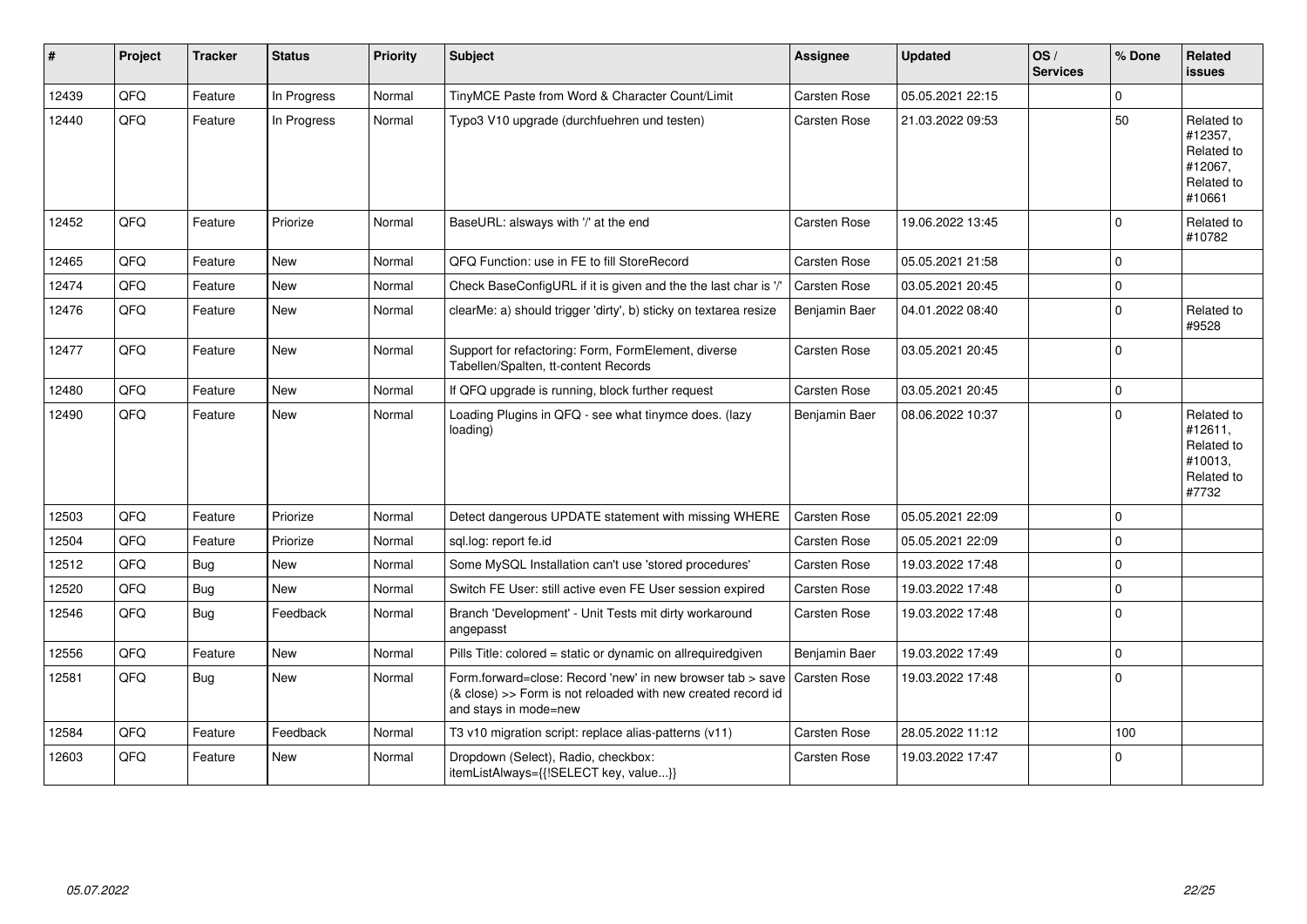| $\sharp$ | Project | <b>Tracker</b> | <b>Status</b>              | Priority | <b>Subject</b>                                                                           | Assignee               | <b>Updated</b>   | OS/<br><b>Services</b> | % Done       | Related<br>issues                                                     |
|----------|---------|----------------|----------------------------|----------|------------------------------------------------------------------------------------------|------------------------|------------------|------------------------|--------------|-----------------------------------------------------------------------|
| 12611    | QFQ     | Feature        | Some day<br>maybe          | Normal   | Refactoring: Bootstrap with Lazy Loading                                                 | Carsten Rose           | 08.06.2022 10:37 |                        | $\mathbf{0}$ | Related to<br>#12490,<br>Related to<br>#10013,<br>Related to<br>#7732 |
| 12632    | QFQ     | Feature        | <b>New</b>                 | Normal   | TinyMCE: Prepare CSS classes for images                                                  | Carsten Rose           | 04.06.2021 14:35 |                        | 100          | Blocked by<br>#12186                                                  |
| 12664    | QFQ     | Feature        | New                        | Normal   | TinyMCE: report/remove malicous HTML/JS Code                                             | Carsten Rose           | 19.03.2022 17:47 |                        | 0            | Related to<br>#14320                                                  |
| 12679    | QFQ     | Feature        | New                        | Normal   | tablesorter: custom column width                                                         | <b>Carsten Rose</b>    | 16.06.2021 11:10 |                        | 0            |                                                                       |
| 12714    | QFQ     | Bug            | New                        | Normal   | Conversion of GIF to PDF broken when GIF contains Alpha.                                 | Carsten Rose           | 19.03.2022 17:49 |                        | 0            |                                                                       |
| 12716    | QFQ     | <b>Bug</b>     | New                        | Normal   | template group: Pattern only applied to first instance                                   | Carsten Rose           | 19.03.2022 17:47 |                        | 0            |                                                                       |
| 12989    | QFQ     | Bug            | New                        | Normal   | empty string does not trigger dynamic update                                             | Enis Nuredini          | 28.05.2022 11:09 |                        | 0            |                                                                       |
| 13330    | QFQ     | Feature        | In Progress                | Normal   | Multi Form: Upload                                                                       | Carsten Rose           | 07.11.2021 12:40 |                        | 50           | Related to<br>#9706                                                   |
| 13331    | QFQ     | <b>Bug</b>     | <b>New</b>                 | Normal   | Multi Form: Clear Icon misplaced                                                         | <b>Carsten Rose</b>    | 19.03.2022 17:47 |                        | 0            |                                                                       |
| 13332    | QFQ     | Bug            | New                        | Normal   | Multi Form: Required Felder werden visuell nicht markiert.                               | Carsten Rose           | 19.03.2022 17:47 |                        | 0            |                                                                       |
| 13354    | QFQ     | Feature        | <b>New</b>                 | Normal   | Using Websocket in QFQ                                                                   | Carsten Rose           | 10.11.2021 15:47 |                        | 0            |                                                                       |
| 13451    | QFQ     | Bug            | <b>New</b>                 | Normal   | Character Counter / Max Character: Problem in Safari                                     | Carsten Rose           | 15.04.2022 17:18 |                        | 0            |                                                                       |
| 13460    | QFQ     | Bug            | New                        | Normal   | Doc: Password set/reset  password should not processed<br>with 'html encode'             | Carsten Rose           | 19.03.2022 17:46 |                        | 0            |                                                                       |
| 13467    | QFQ     | Feature        | New                        | Normal   | ChangeLog Generator                                                                      | Carsten Rose           | 19.03.2022 17:46 |                        | $\mathbf{0}$ | Related to<br>#11460                                                  |
| 13528    | QFQ     | Bug            | New                        | Normal   | qfq.io > releases: es wird kein neues Release angelegt                                   | Benjamin Baer          | 19.03.2022 17:46 |                        | 0            |                                                                       |
| 13566    | QFQ     | Feature        | Ready to sync<br>(develop) | Normal   | Delete config-example.qfq.php file                                                       | Carsten Rose           | 23.12.2021 09:25 |                        | 0            |                                                                       |
| 13572    | QFQ     | Feature        | Feedback                   | Normal   | Form Load: misleading error message on trying to load non<br>existent primary record     | Enis Nuredini          | 16.05.2022 23:16 |                        | 100          |                                                                       |
| 13592    | QFQ     | Bug            | New                        | Normal   | QFQ Build Queue: das vergeben von Tags klappt nicht. Es<br>werden keine Releases gebaut. | Carsten Rose           | 19.03.2022 17:45 |                        | 0            |                                                                       |
| 13608    | QFQ     | Feature        | Some day<br>maybe          | Normal   | Automatic Browser Language Redirect                                                      | Enis Nuredini          | 17.06.2022 08:35 |                        | $\mathbf 0$  |                                                                       |
| 13609    | QFQ     | Feature        | New                        | Normal   | QFQ Introduction: Seite aufloesen                                                        | Philipp<br>Gröbelbauer | 28.05.2022 11:02 |                        | 0            |                                                                       |
| 13647    | QFQ     | Bug            | New                        | Normal   | Autofocus funktioniert nicht auf Chrome                                                  | Benjamin Baer          | 19.03.2022 17:44 |                        | $\pmb{0}$    |                                                                       |
| 13659    | QFQ     | <b>Bug</b>     | New                        | Normal   | wrong sanitize class applied to R-store                                                  | Carsten Rose           | 15.01.2022 14:23 |                        | 0            |                                                                       |
| 13700    | QFQ     | Feature        | New                        | Normal   | Redesign qfq.io Seite                                                                    | Carsten Rose           | 19.03.2022 17:43 |                        | 0            |                                                                       |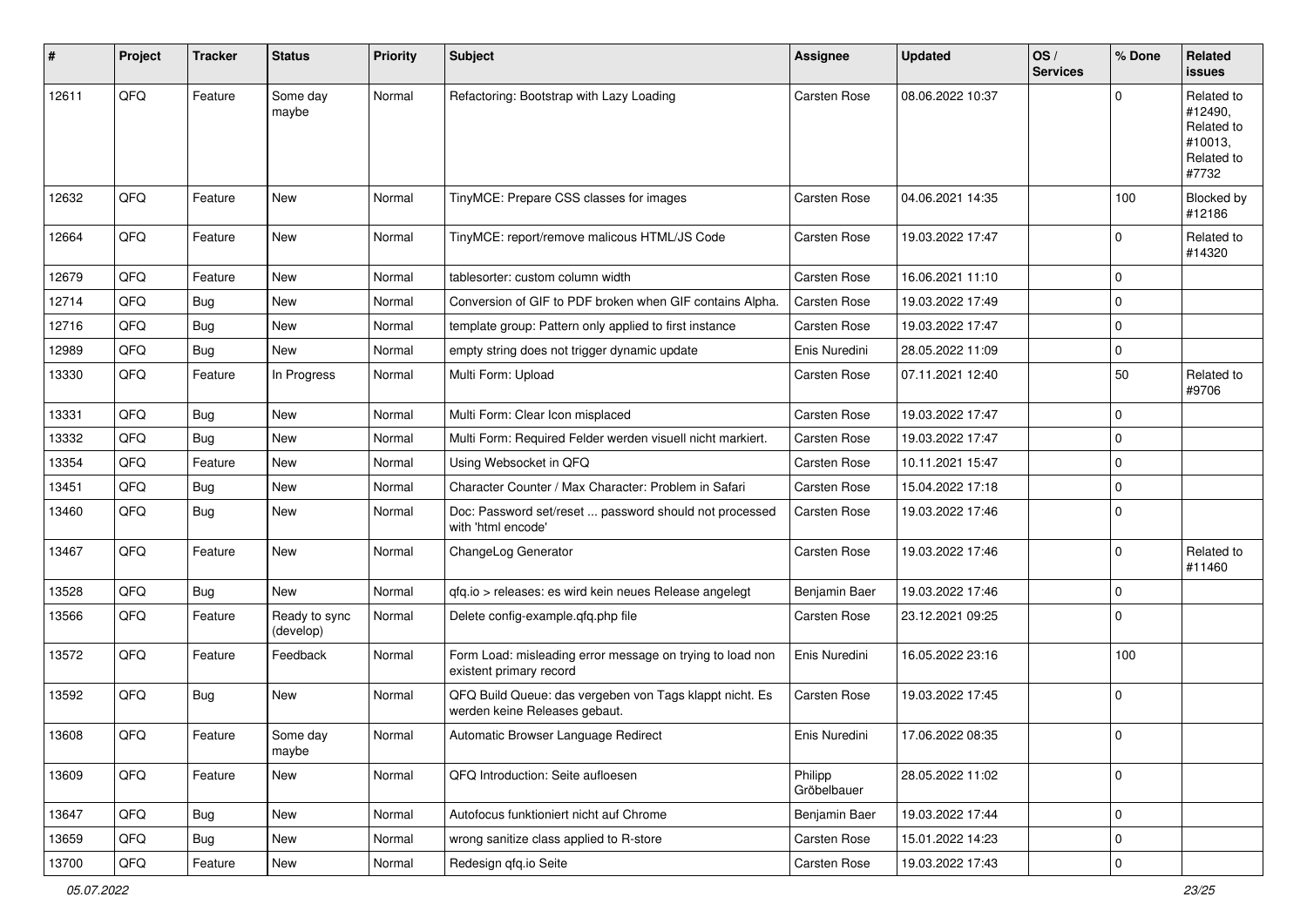| #     | Project | <b>Tracker</b> | <b>Status</b> | Priority | <b>Subject</b>                                                         | Assignee        | <b>Updated</b>   | OS/<br><b>Services</b> | % Done      | Related<br>issues                                                                                                                                                     |
|-------|---------|----------------|---------------|----------|------------------------------------------------------------------------|-----------------|------------------|------------------------|-------------|-----------------------------------------------------------------------------------------------------------------------------------------------------------------------|
| 13706 | QFQ     | <b>Bug</b>     | New           | Normal   | Wrong CheckType in FieldElement LastStatus of Form Cron                | Carsten Rose    | 21.01.2022 18:20 |                        | $\mathbf 0$ |                                                                                                                                                                       |
| 13767 | QFQ     | <b>Bug</b>     | Feedback      | Normal   | date/time-picker: required shows up/down button orange                 | Enis Nuredini   | 16.05.2022 23:16 |                        | $\mathbf 0$ |                                                                                                                                                                       |
| 13841 | QFQ     | Feature        | <b>New</b>    | Normal   | Create PDF via iText - evaluate                                        | Carsten Rose    | 19.03.2022 17:42 |                        | $\mathbf 0$ |                                                                                                                                                                       |
| 13843 | QFQ     | Feature        | New           | Normal   | Create JWT via QFQ                                                     | Carsten Rose    | 19.03.2022 17:42 |                        | $\mathbf 0$ |                                                                                                                                                                       |
| 13899 | QFQ     | Bug            | ToDo          | Normal   | Selenium: zum laufen bringen                                           | Enis Nuredini   | 25.03.2022 10:24 |                        | $\mathbf 0$ |                                                                                                                                                                       |
| 13900 | QFQ     | Feature        | Priorize      | Normal   | Selenium: Check das Cookie/PDF funktioniert                            | Enis Nuredini   | 25.03.2022 12:45 |                        | $\mathbf 0$ |                                                                                                                                                                       |
| 13943 | QFQ     | Bug            | Priorize      | Normal   | unable to find formgroup                                               | Enis Nuredini   | 28.05.2022 11:03 |                        | $\mathbf 0$ |                                                                                                                                                                       |
| 13945 | QFQ     | Feature        | New           | Normal   | As _link: content before/after link                                    | Enis Nuredini   | 28.05.2022 11:01 |                        | 0           | Related to<br>#12262                                                                                                                                                  |
| 14028 | QFQ     | Feature        | New           | Normal   | Required notification: visual nicer                                    | Enis Nuredini   | 28.05.2022 11:01 |                        | $\mathbf 0$ |                                                                                                                                                                       |
| 14077 | QFQ     | Bug            | New           | Normal   | As _link: Attribute 'class' missing by r:1 and r:3 - but should<br>set | Carsten Rose    | 28.05.2022 11:02 |                        | $\mathbf 0$ | Related to<br>#5342,<br>Related to<br>#4343                                                                                                                           |
| 14090 | QFQ     | Feature        | New           | Normal   | Nützliche script funktionen                                            | Carsten Rose    | 28.05.2022 11:03 |                        | $\mathbf 0$ |                                                                                                                                                                       |
| 14091 | QFQ     | Bug            | New           | Normal   | inconsistent template path for twig                                    | Carsten Rose    | 19.04.2022 18:36 |                        | $\mathbf 0$ |                                                                                                                                                                       |
| 14175 | QFQ     | <b>Bug</b>     | In Progress   | Normal   | Opening a form with no QFQ Session cookie fails                        | Carsten Rose    | 03.06.2022 10:40 |                        | $\mathbf 0$ |                                                                                                                                                                       |
| 14185 | QFQ     | Feature        | New           | Normal   | External/Autocron.php - better suitable directory                      | Support: System | 28.05.2022 11:03 |                        | $\mathbf 0$ |                                                                                                                                                                       |
| 14227 | QFQ     | Feature        | New           | Normal   | Selenium Konkurrenz: cypress.io                                        | Enis Nuredini   | 28.05.2022 11:02 |                        | $\mathbf 0$ |                                                                                                                                                                       |
| 14233 | QFQ     | Bug            | New           | Normal   | AS _link: question - HTML is not rendered                              | Carsten Rose    | 28.05.2022 11:02 |                        | $\mathbf 0$ |                                                                                                                                                                       |
| 14283 | QFQ     | <b>Bug</b>     | Priorize      | Normal   | HEIC / HEIF convert doesn't trigger                                    | Carsten Rose    | 19.06.2022 16:37 |                        | $\mathbf 0$ |                                                                                                                                                                       |
| 14290 | QFQ     | Feature        | Priorize      | Normal   | FormEditor: Show Table Definition                                      | Carsten Rose    | 19.06.2022 16:37 |                        | $\mathbf 0$ |                                                                                                                                                                       |
| 14304 | QFQ     | Bug            | New           | Normal   | table sorter view safer does not work                                  | Carsten Rose    | 10.06.2022 11:49 |                        | $\mathbf 0$ |                                                                                                                                                                       |
| 14305 | QFQ     | Bug            | New           | Normal   | Inline Report editing does not create history entries                  | Carsten Rose    | 10.06.2022 11:55 |                        | 0           |                                                                                                                                                                       |
| 14320 | QFQ     | Feature        | In Progress   | Normal   | Allow specific HTML Tags and Attributes: general, TinyMCE              | Enis Nuredini   | 04.07.2022 14:09 |                        | $\Omega$    | Related to<br>#12664,<br>Related to<br>#12039,<br>Related to<br>#11702,<br>Related to<br>#7239,<br>Related to<br>#3708,<br>Related to<br>#3646,<br>Related to<br>#880 |